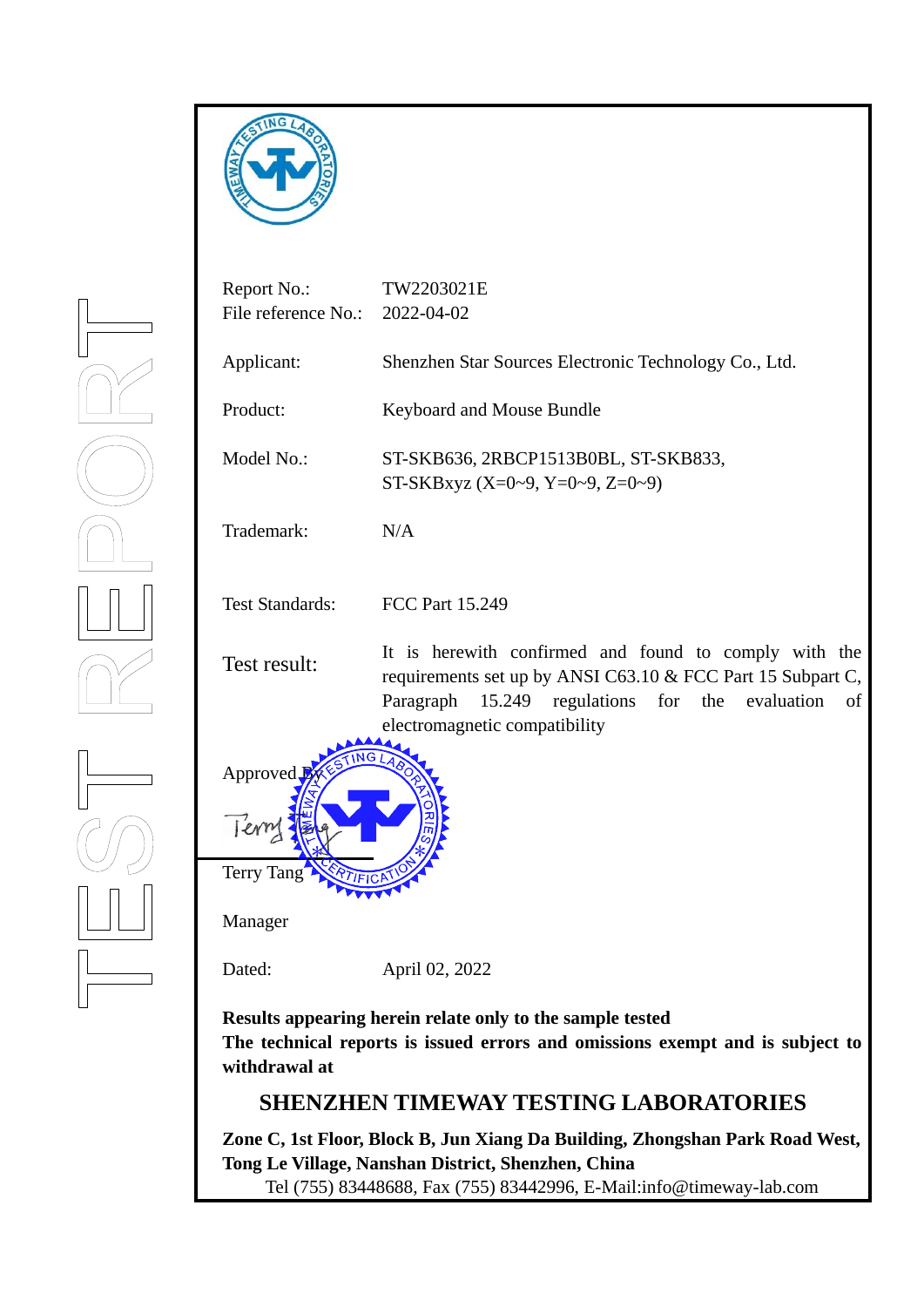Report No.: TW2203021E  $\mathbb{R}$  Page 2 of 36 Date: 2022-04-02



## **Special Statement**:

The testing quality ability of our laboratory meet with "Quality Law of People's Republic of China" Clause 19.

The testing quality system of our laboratory meet with ISO/IEC-17025 requirements, which is approved by CNAS. This approval result is accepted by MRA of APLAC.

Our test facility is recognized, certified, or accredited by the following organizations:

## **CNAS-LAB Code: L2292**

The EMC Laboratory has been assessed and in compliance with CNAS-CL01 accreditation criteria for testing Laboratories (identical to ISO/IEC 17025:2005 General Requirements) for the Competence of testing Laboratories.

## **FCC-Registration No.: 744189**

The EMC Laboratory has been registered and fully described in a report filed with the (FCC) Federal Communications commission. The acceptance letter from the FCC is maintained in our files. Registration No.: 744189.

## **Industry Canada (IC) —Registration No.:5205A**

The EMC Laboratory has been registered by Certification and Engineering Bureau of Industry Canada for radio equipment testing with Registration No.: 5205A.

## **A2LA (Certification Number:5013.01)**

The EMC Laboratory has been accredited by the American Association for Laboratory Accreditation (A2LA). Certification Number:5013.01

The report refers only to the sample tested and does not apply to the bulk.

This report is issued in confidence to the client and it will be strictly treated as such by the SHENZHEN TIMEWAY TESTING LABORATORIES. It may not be reproduced rather in its entirety or in part and it may not be used for adverting. The client to whom the report is issued may, however, show or send it . or a certified copy there of prepared by the SHENZHEN TIMEWAY TESTING LABORATORIES. to his customer. Supplier or others persons directly concerned. SHENZHEN TIMEWAY TESTING LABORATORIES. will not, without the consent of the client enter into any discussion of correspondence with any third party concerning the contents of the report.

In the event of the improper use of the report. The SHENZHEN TIMEWAY TESTING LABORATORIES. reserves the rights to withdraw it and to adopt any other remedies which may be appropriate.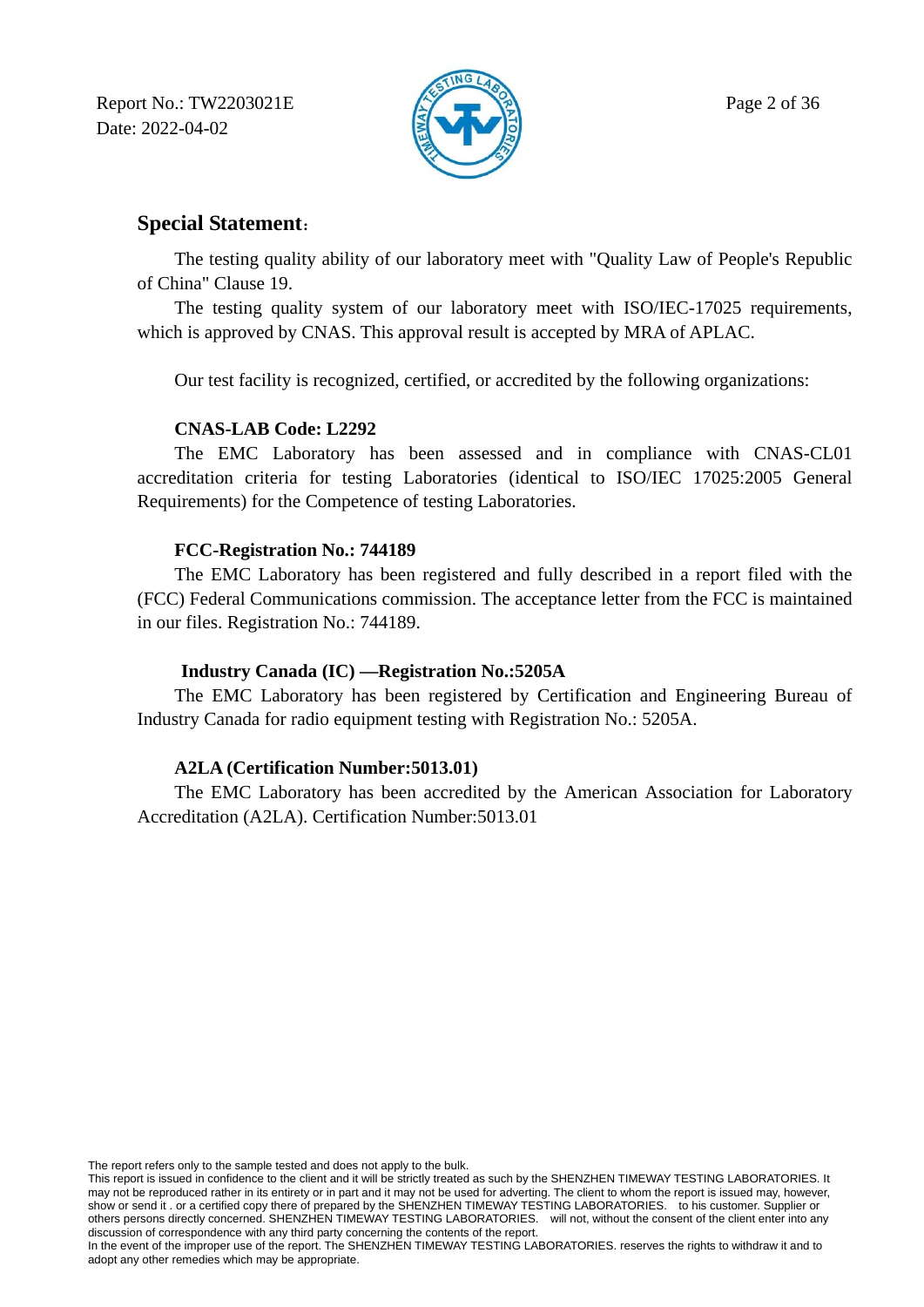## Report No.: TW2203021E  $\mathbb{Z}$  Page 3 of 36 Date: 2022-04-02



Test Report Conclusion Content

| 1.0         | 4              |
|-------------|----------------|
| 1.1         | 4              |
| 1.2         | 4              |
| 1.3         | 4              |
| 1.4         | $\overline{4}$ |
| 1.5         | 5              |
| 1.6         | 5              |
| 1.7         | 5              |
| 2.0         | 6              |
| 3.0         | 7              |
| 3.1         | 7              |
| 3.2         | 7              |
| 4.0         | 7              |
| 5.0         | 8              |
| 5.1         | 8              |
| 5.2         | 8              |
| 5.3         | 8              |
| 5.4         | 9              |
| 5.5         | 9              |
| 5.6         | 9              |
| 6.0         | 10             |
| 6.1         | 10             |
| 6.2         | 11             |
| 6.3         | 11             |
| 6.4         | 11             |
| 6.5         | 13             |
| 7.0         | 21             |
| 7.1         | 21             |
| 7.2         | 21             |
| 7.3         | 21             |
| 7.4         | 21             |
| 7.5         | 21             |
| 7.6         | 22             |
| 8.0         | 26             |
| 9.0         | 27             |
| <b>10.0</b> | 30             |
| 11.0        | 31             |

The report refers only to the sample tested and does not apply to the bulk.

This report is issued in confidence to the client and it will be strictly treated as such by the SHENZHEN TIMEWAY TESTING LABORATORIES. It may not be reproduced rather in its entirety or in part and it may not be used for adverting. The client to whom the report is issued may, however, show or send it . or a certified copy there of prepared by the SHENZHEN TIMEWAY TESTING LABORATORIES. to his customer. Supplier or others persons directly concerned. SHENZHEN TIMEWAY TESTING LABORATORIES. will not, without the consent of the client enter into any discussion of correspondence with any third party concerning the contents of the report.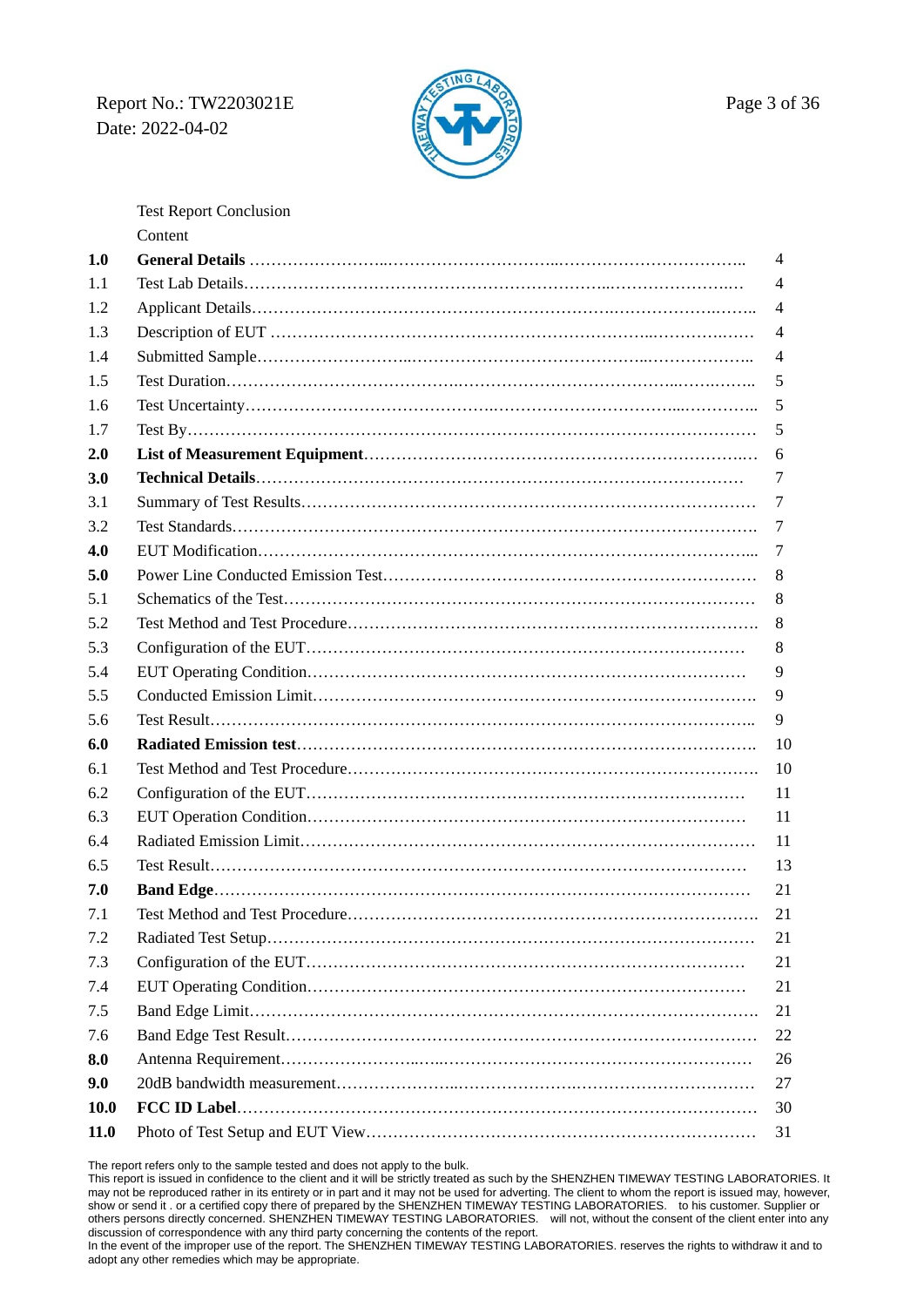Report No.: TW2203021E  $\mathbb{R}$  Page 4 of 36 Date: 2022-04-02



### 1.0 **General Details**

1.1 Test Lab Details

Name : SHENZHEN TIMEWAY TESTING LABORATORIES. Address: Zone C, 1st Floor, Block B, Jun Xiang Da Building, Zhongshan Park Road West, Tong Le Village, Nanshan District, Shenzhen, China Telephone: (755) 83448688 Fax: (755) 83442996 Site on File with the Federal Communications Commission – United Sates Registration Number: 744189

For 3m Anechoic Chamber

### 1.2 Applicant Details

| Applicant: | Shenzhen Star Sources Electronic Technology Co., Ltd.                                    |
|------------|------------------------------------------------------------------------------------------|
| Address:   | Room2102, Block 1st, Yi Luan Building, Xixiang Road 230, BaoAn District, Shenzhen, China |
|            | Telephone: $+86-755-86397260$                                                            |
| Fax:       | $+86-755-26609516$                                                                       |

1.3 Description of EUT

| Product:                     | Keyboard and Mouse Bundle                                                |
|------------------------------|--------------------------------------------------------------------------|
| Manufacturer:                | Star Technology Industrial Co., Ltd.                                     |
| Address:                     | Room2102, Block 1st, Yi Luan Building, Xixiang Road 230, BaoAn District, |
|                              | Shenzhen, China                                                          |
| Trademark:                   | N/A                                                                      |
| Model Number:                | ST-SKB636                                                                |
| <b>Additional Model Name</b> | 2RBCP1513B0BL, ST-SKB833, ST-SKBxyz (X=0~9, Y=0~9, Z=0~9)                |
| Rating:                      | DC1.5V                                                                   |
| <b>Battery</b>               | 1pc AA battery                                                           |
| <b>Modulation Type:</b>      | <b>GFSK</b>                                                              |
| <b>Operation Frequency:</b>  | 2402-2480MHz                                                             |
| Channel Number:              | 40                                                                       |
| <b>Channel Separation:</b>   | 2MHz                                                                     |
| Serial No.:                  | 16264LW100001                                                            |
| Antenna Designation          | PCB antenna with gain -1.52dBi Max (Get from the antenna specification)  |
|                              |                                                                          |

#### 1.4 Submitted Sample: 1 Sample

#### 1.5 Test Duration

The report refers only to the sample tested and does not apply to the bulk.

This report is issued in confidence to the client and it will be strictly treated as such by the SHENZHEN TIMEWAY TESTING LABORATORIES. It may not be reproduced rather in its entirety or in part and it may not be used for adverting. The client to whom the report is issued may, however, show or send it . or a certified copy there of prepared by the SHENZHEN TIMEWAY TESTING LABORATORIES. to his customer. Supplier or others persons directly concerned. SHENZHEN TIMEWAY TESTING LABORATORIES. will not, without the consent of the client enter into any discussion of correspondence with any third party concerning the contents of the report.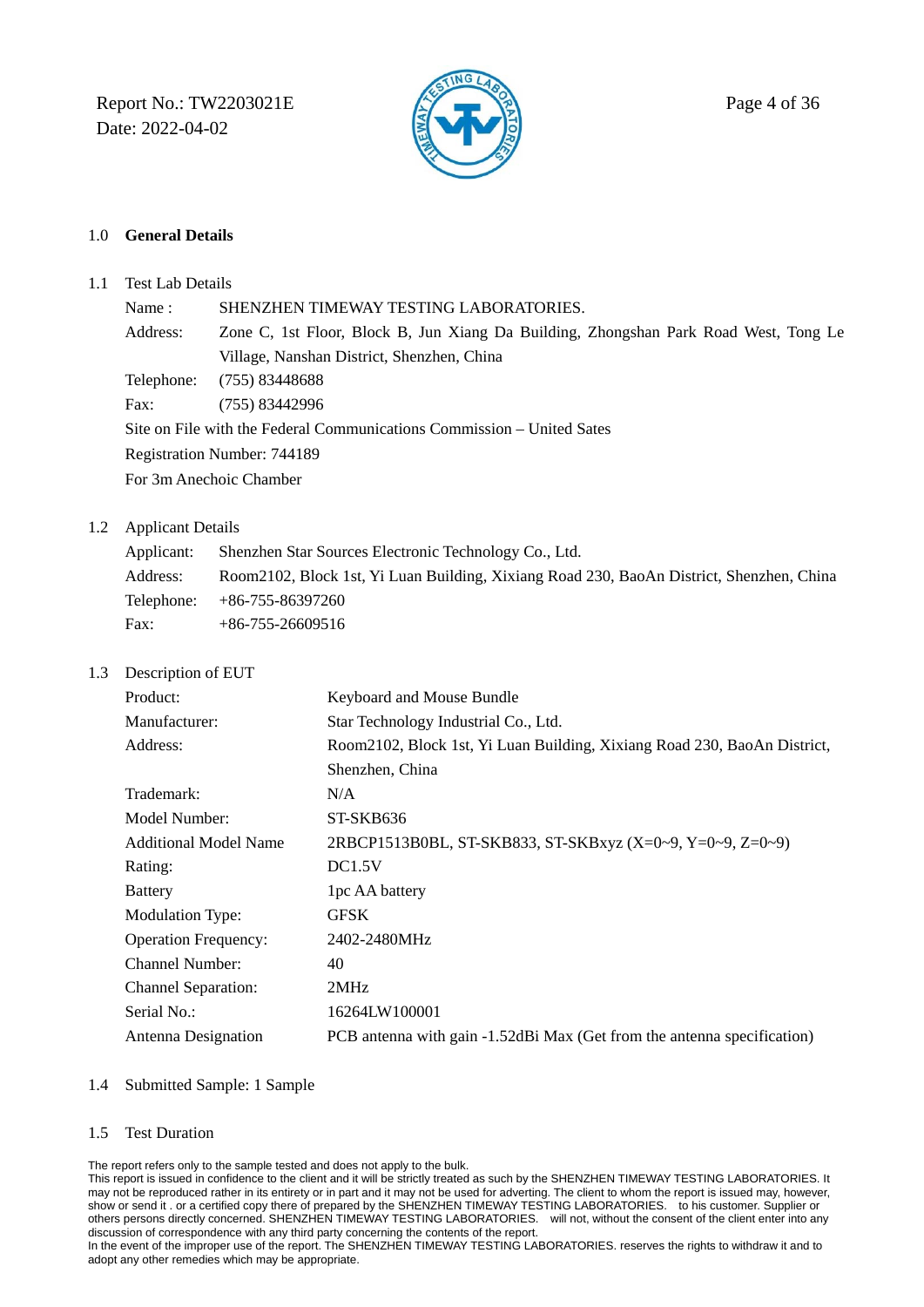Report No.: TW2203021E  $\sqrt{2}$  Page 5 of 36 Date: 2022-04-02



2022-03-02 to 2022-04-02

1.6 Test Uncertainty

 Conducted Emissions Uncertainty =3.6dB Radiated Emissions below 1GHz Uncertainty =4.7dB Radiated Emissions above 1GHz Uncertainty =6.0dB Conducted Power Uncertainty =6.0dB Occupied Channel Bandwidth Uncertainty =5% Conducted Emissions Uncertainty =3.6dB Note: The measurement uncertainty is for **poverage factor** of k=2 and a level of confidence of 95%.

Print Name:

1.7 Test Engineer

The sample tested by

The report refers only to the sample tested and does not apply to the bulk.

This report is issued in confidence to the client and it will be strictly treated as such by the SHENZHEN TIMEWAY TESTING LABORATORIES. It may not be reproduced rather in its entirety or in part and it may not be used for adverting. The client to whom the report is issued may, however, show or send it . or a certified copy there of prepared by the SHENZHEN TIMEWAY TESTING LABORATORIES. to his customer. Supplier or others persons directly concerned. SHENZHEN TIMEWAY TESTING LABORATORIES. will not, without others persons directly concerned. SHENZHEN TIMEWAY TESTING LABORATORIES. discussion of correspondence with any third party concerning the contents of the report.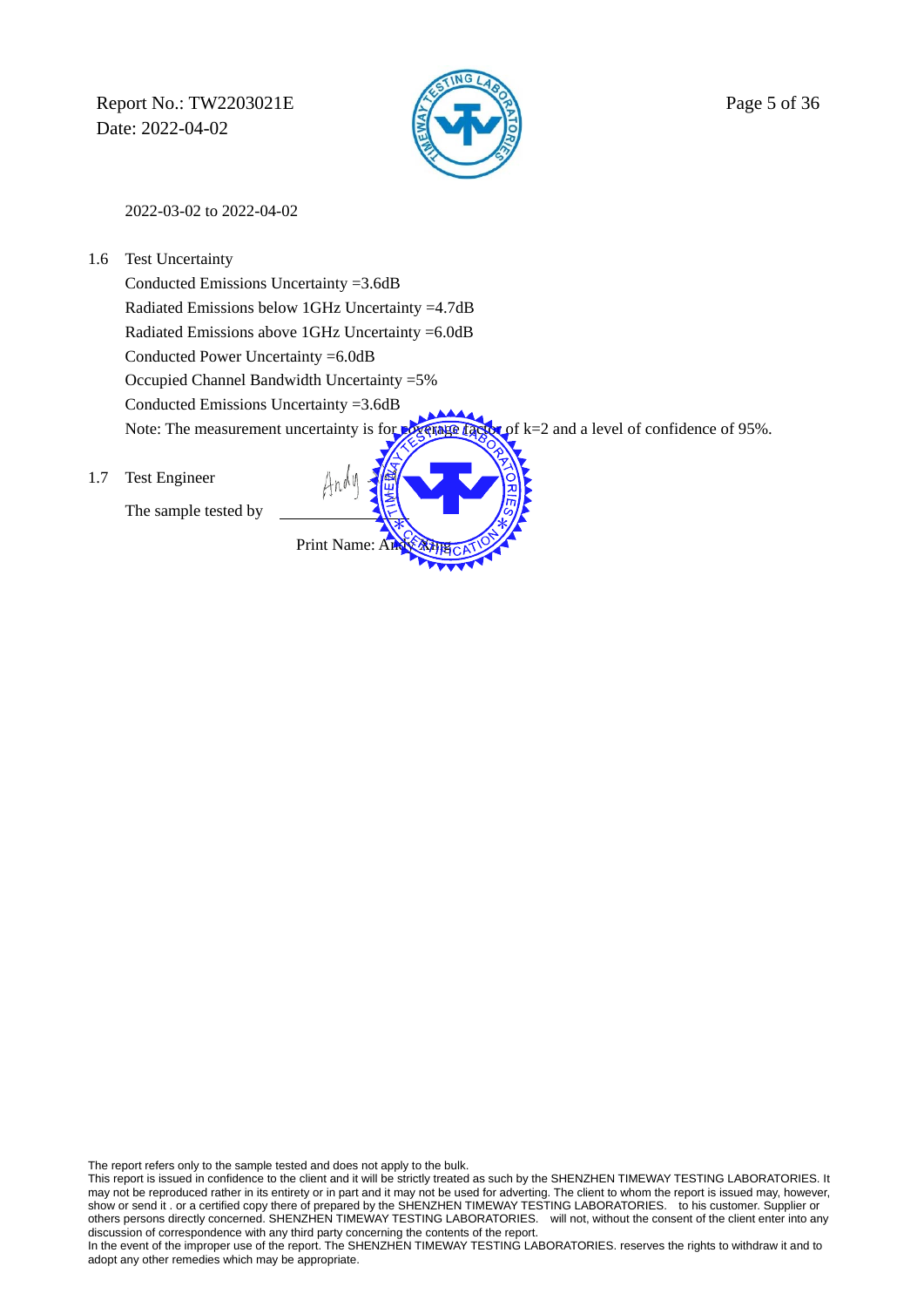Report No.: TW2203021E Page 6 of 36 Date: 2022-04-02



| 2.0 Test Equipment        |                  |                   |                |              |            |  |
|---------------------------|------------------|-------------------|----------------|--------------|------------|--|
| <b>Instrument Type</b>    | Manufacturer     | Model             | Serial No.     | Date of Cal. | Due Date   |  |
| <b>ESPI</b> Test Receiver | R&S              | ESPI <sub>3</sub> | 100379         | 2021-06-18   | 2022-06-17 |  |
| <b>LISN</b>               | R&S              | <b>EZH3-Z5</b>    | 100294         | 2021-06-18   | 2022-06-17 |  |
| <b>LISN</b>               | R&S              | <b>EZH3-Z5</b>    | 100253         | 2021-06-18   | 2022-06-17 |  |
| Impuls-Begrenzer          | R&S              | <b>ESH3-Z2</b>    | 100281         | 2021-06-18   | 2022-06-17 |  |
| Loop Antenna              | <b>EMCO</b>      | 6507              | 00078608       | 2021-06-18   | 2024-06-17 |  |
| Spectrum                  | R&S              | FSIQ26            | 100292         | 2021-06-18   | 2022-06-17 |  |
| Horn Antenna              | A-INFO           | LB-180400-KF      | J211060660     | 2021-07-02   | 2024-07-01 |  |
| Horn Antenna              | R&S              | <b>BBHA 9120D</b> | 9120D-631      | 2021-07-02   | 2024-07-01 |  |
| Power meter               | Anritsu          | <b>ML2487A</b>    | 6K00003613     | 2021-06-18   | 2022-06-17 |  |
| Power sensor              | Anritsu          | <b>MA2491A</b>    | 32263          | 2021-06-18   | 2022-06-17 |  |
| <b>Bilog Antenna</b>      | Schwarebeck      | <b>VULB9163</b>   | 9163/340       | 2021-07-02   | 2024-07-01 |  |
| 9*6*6 Anechoic            |                  | $-$               | N/A            | 2021-07-02   | 2022-07-01 |  |
| <b>EMI</b> Test Receiver  | RS               | <b>ESVB</b>       | 826156/011     | 2021-06-18   | 2022-06-17 |  |
| <b>EMI</b> Test Receiver  | <b>RS</b>        | ESH <sub>3</sub>  | 860904/006     | 2021-06-18   | 2022-06-17 |  |
| Spectrum                  | HP/Agilent       | <b>ESA-L1500A</b> | US37451154     | 2021-06-18   | 2022-06-17 |  |
| Spectrum                  | HP/Agilent       | E4407B            | MY50441392     | 2021-06-18   | 2022-06-17 |  |
| Spectrum                  | <b>RS</b>        | <b>FSP</b>        | 1164.4391.38   | 2022-01-15   | 2023-01-14 |  |
| <b>RF</b> Cable           | Zhengdi          | ZT26-NJ-NJ-8M/FA  |                | 2021-06-18   | 2022-06-17 |  |
| RF Cable                  | Zhengdi          | 7m                | $\overline{a}$ | 2021-06-18   | 2022-06-17 |  |
| <b>RF</b> Switch          | EM               | EMSW18            | 060391         | 2021-06-18   | 2022-06-17 |  |
| Pre-Amplifier             | Schwarebeck      | <b>BBV9743</b>    | #218           | 2021-06-18   | 2022-06-17 |  |
| Pre-Amplifier             | HP/Agilent       | 8449B             | 3008A00160     | 2021-06-18   | 2022-06-17 |  |
| <b>LISN</b>               | <b>SCHAFFNER</b> | NNB42             | 00012          | 2022-01-05   | 2023-01-04 |  |

### 2.2 Automation Test Software

#### For Conducted Emission Test

| $\sim$<br>Name                               | лor                             |
|----------------------------------------------|---------------------------------|
| $\sim$<br>$F^r$<br>--<br>N/I<br>-<br>_______ | Ver<br><b>-</b><br>711.1<br>___ |

#### For Radiated Emissions

| <b>Name</b>                                     | Version             |
|-------------------------------------------------|---------------------|
| EMI Test Software BL410-EV18.91                 | V <sub>18.905</sub> |
| EMI Test Software BL410-EV18.806 High Frequency | V <sub>18.06</sub>  |

The report refers only to the sample tested and does not apply to the bulk.

This report is issued in confidence to the client and it will be strictly treated as such by the SHENZHEN TIMEWAY TESTING LABORATORIES. It may not be reproduced rather in its entirety or in part and it may not be used for adverting. The client to whom the report is issued may, however, show or send it . or a certified copy there of prepared by the SHENZHEN TIMEWAY TESTING LABORATORIES. to his customer. Supplier or others persons directly concerned. SHENZHEN TIMEWAY TESTING LABORATORIES. will not, without the consent of the client enter into any discussion of correspondence with any third party concerning the contents of the report.

In the event of the improper use of the report. The SHENZHEN TIMEWAY TESTING LABORATORIES. reserves the rights to withdraw it and to adopt any other remedies which may be appropriate.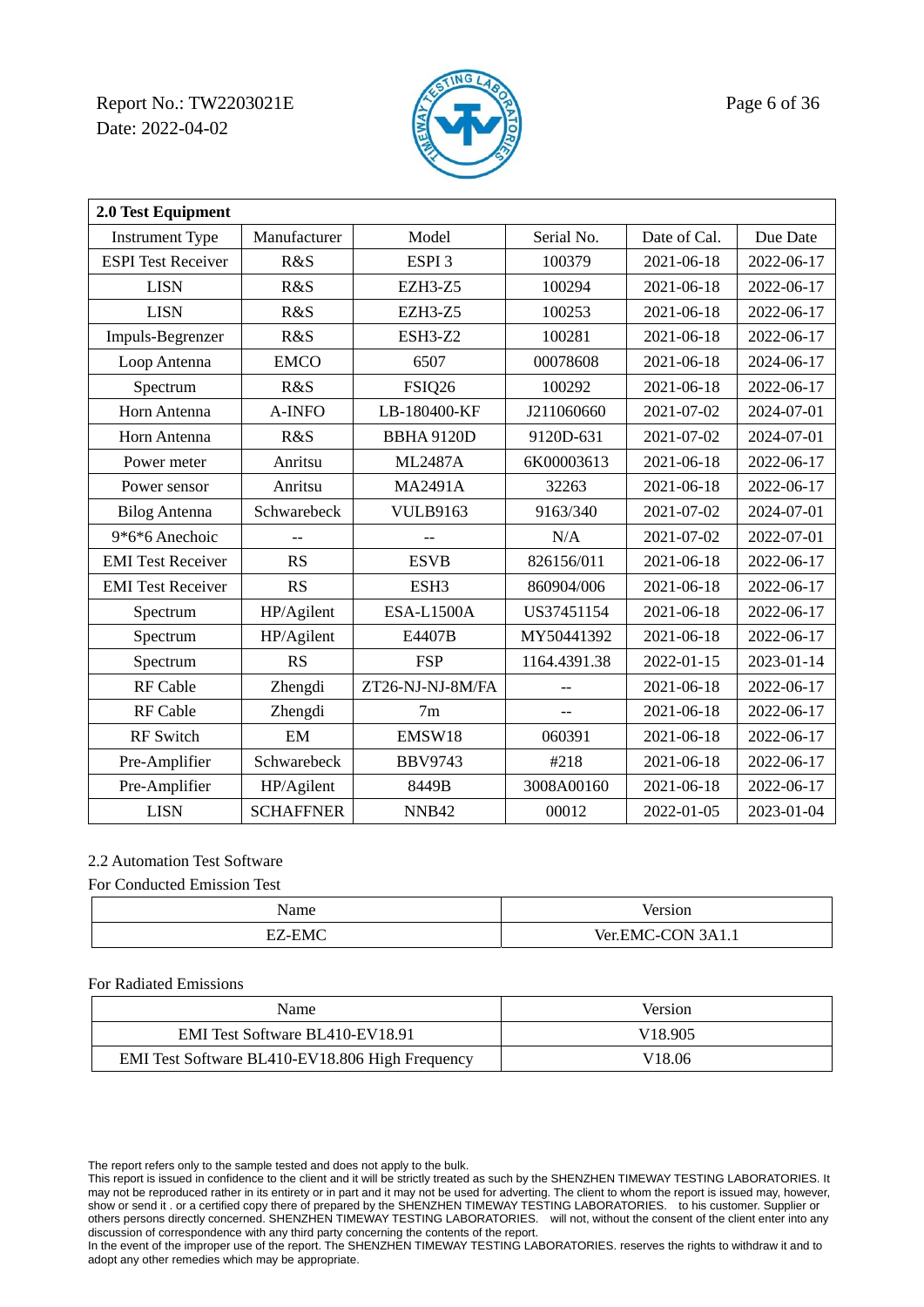Report No.: TW2203021E  $\sqrt{2}$  Page 7 of 36 Date: 2022-04-02



**The EUT has been tested according to the following specifications:** 

### **3.0 Technical Details**

### **3.1 Summary of test results**

| ne ne I has seen tested according to the role wing specifications. |                                                   |               |                 |
|--------------------------------------------------------------------|---------------------------------------------------|---------------|-----------------|
| <b>Standard</b>                                                    | <b>Test Type</b>                                  | <b>Result</b> | <b>Notes</b>    |
| FCC Part 15, Paragraph 15.203                                      | Antenna<br>Requirement                            | Pass          | <b>Complies</b> |
| FCC Part 15, Paragraph 15.207                                      | <b>Conducted</b><br><b>Emission Test</b>          | N/A           | N/A             |
| FCC Part 15 Subpart C Paragraph 15.249(a)<br>& 15.249(b) Limit     | <b>Field Strength</b><br>of<br><b>Fundamental</b> | Pass          | <b>Complies</b> |
| FCC Part 15, Paragraph 15.209 and RSS-210                          | <b>Radiated</b><br><b>Emission Test</b>           | Pass          | <b>Complies</b> |
| FCC Part 15 Subpart C Paragraph 15.249(d)<br>Limit                 | <b>Band Edge</b><br><b>Test</b>                   | Pass          | <b>Complies</b> |

#### **3.2 Test Standards**

 **FCC Part 15 Subpart C, Paragraph 15.249 , ANSI C63.4 :2014 and ANSI C63.10 :2013** 

#### **4.0 EUT Modification**

 **No modification by SHENZHEN TIMEWAY TESTING LABORATORIES** 

The report refers only to the sample tested and does not apply to the bulk.

This report is issued in confidence to the client and it will be strictly treated as such by the SHENZHEN TIMEWAY TESTING LABORATORIES. It may not be reproduced rather in its entirety or in part and it may not be used for adverting. The client to whom the report is issued may, however, show or send it . or a certified copy there of prepared by the SHENZHEN TIMEWAY TESTING LABORATORIES. to his customer. Supplier or others persons directly concerned. SHENZHEN TIMEWAY TESTING LABORATORIES. will not, without the consent of the client enter into any discussion of correspondence with any third party concerning the contents of the report.

In the event of the improper use of the report. The SHENZHEN TIMEWAY TESTING LABORATORIES. reserves the rights to withdraw it and to adopt any other remedies which may be appropriate.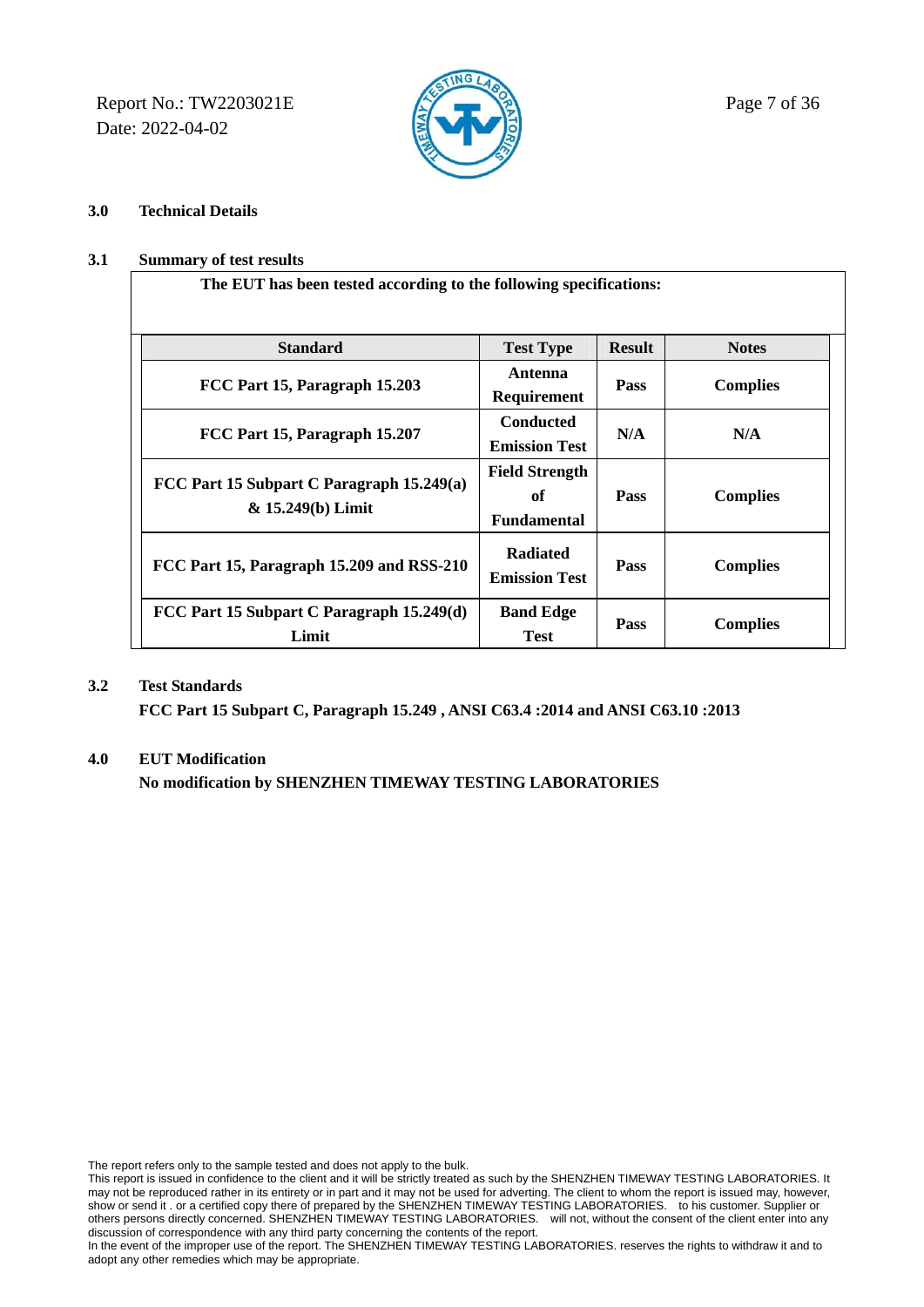Report No.: TW2203021E  $\mathbb{R}$  Page 8 of 36 Date: 2022-04-02



### **5. Power Line Conducted Emission Test**

5.1 Schematics of the test



EUT: Equipment Under Test

5.2 Test Method and test Procedure

 The EUT was tested according to ANSI C63.4-2014.The Frequency spectrum From 0.15MHz to 30MHz was investigated. The LISN used was 50ohm/50uH as specified by section 5.1 of ANSI C63.4 –2014.

Block diagram of Test setup



### 5.3 Configuration of The EUT

 The EUT was configured according to ANSI C63.4-2014. All interface ports were connected to the appropriate peripherals. All peripherals and cables are listed below. 40 channels are provided to the EUT

| ٦<br>J<br>٠ |
|-------------|
| ×<br>v      |

| Device | Manufacturer                                                                          | Model                           | FCC ID       |
|--------|---------------------------------------------------------------------------------------|---------------------------------|--------------|
|        | Keyboard and Mouse<br><b>Star Technology</b><br>Industrial Co., Ltd.<br><b>Bundle</b> | ST-SKB636, 2RBCP1513B0BL,       |              |
|        |                                                                                       | ST-SKB833.                      | ZJEST-SKB636 |
|        |                                                                                       | ST-SKBxyz (X=0~9, Y=0~9, Z=0~9) |              |

The report refers only to the sample tested and does not apply to the bulk.

This report is issued in confidence to the client and it will be strictly treated as such by the SHENZHEN TIMEWAY TESTING LABORATORIES. It may not be reproduced rather in its entirety or in part and it may not be used for adverting. The client to whom the report is issued may, however, show or send it . or a certified copy there of prepared by the SHENZHEN TIMEWAY TESTING LABORATORIES. to his customer. Supplier or others persons directly concerned. SHENZHEN TIMEWAY TESTING LABORATORIES. will not, without the consent of the client enter into any discussion of correspondence with any third party concerning the contents of the report.

In the event of the improper use of the report. The SHENZHEN TIMEWAY TESTING LABORATORIES. reserves the rights to withdraw it and to adopt any other remedies which may be appropriate.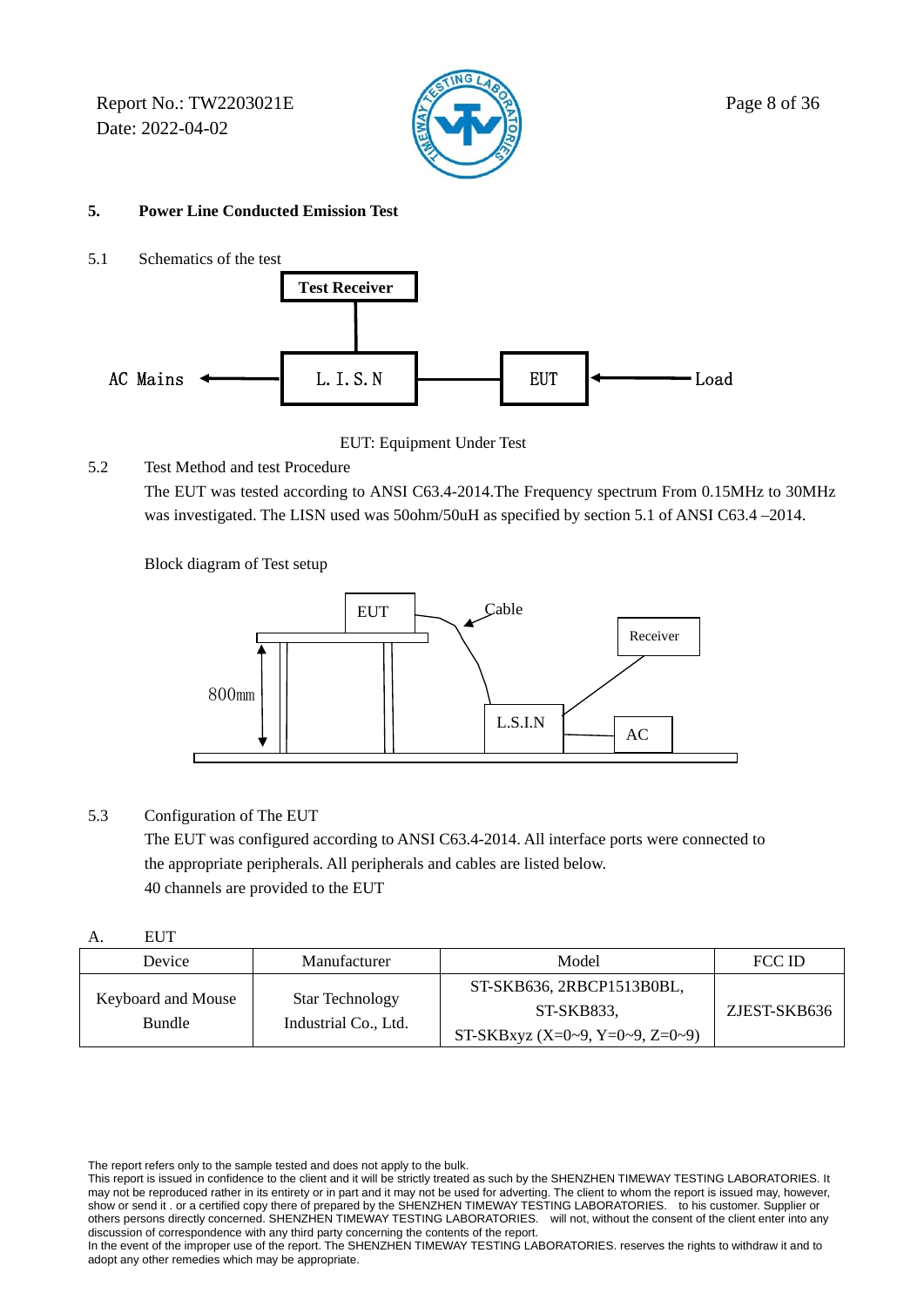Report No.: TW2203021E  $\sqrt{2}$  Page 9 of 36 Date: 2022-04-02



B. Internal Device

| $ -$                   |              |       |             |
|------------------------|--------------|-------|-------------|
| $\mathbf{r}$<br>Device | Manufacturer | Model | ECC<br>/DOC |
| N/A                    |              |       |             |

C. Peripherals

| Device | cturer<br>$\sim$ | Model | 1500 |
|--------|------------------|-------|------|
| N/A    |                  |       |      |

5.4 EUT Operating Condition Operating condition is according to ANSI C63.4 -2014

- A Setup the EUT and simulators as shown on follow
- B Enable AF signal and confirm EUT active to normal condition
- 5.5 Power line conducted Emission Limit according to Paragraph 15.207

| Frequency         | Limits (dB $\mu$ V) |                   |  |  |
|-------------------|---------------------|-------------------|--|--|
| (MHz)             | Quasi-peak Level    | Average Level     |  |  |
| $0.15 \sim 0.50$  | $66.0 \sim 56.0*$   | $56.0 \sim 46.0*$ |  |  |
| $0.50 \sim 5.00$  | 56.0                | 46.0              |  |  |
| $5.00 \sim 30.00$ | 60.0                | 50.0              |  |  |

Notes: 1. \*Decreasing linearly with logarithm of frequency.

2. The tighter limit shall apply at the transition frequencies

5.6 Test Results:

N/A

### **Note: EUT powered by AA battery, this test item not applicable.**

The report refers only to the sample tested and does not apply to the bulk.

This report is issued in confidence to the client and it will be strictly treated as such by the SHENZHEN TIMEWAY TESTING LABORATORIES. It may not be reproduced rather in its entirety or in part and it may not be used for adverting. The client to whom the report is issued may, however, show or send it . or a certified copy there of prepared by the SHENZHEN TIMEWAY TESTING LABORATORIES. to his customer. Supplier or others persons directly concerned. SHENZHEN TIMEWAY TESTING LABORATORIES. will not, without the consent of the client enter into any discussion of correspondence with any third party concerning the contents of the report.

In the event of the improper use of the report. The SHENZHEN TIMEWAY TESTING LABORATORIES. reserves the rights to withdraw it and to adopt any other remedies which may be appropriate.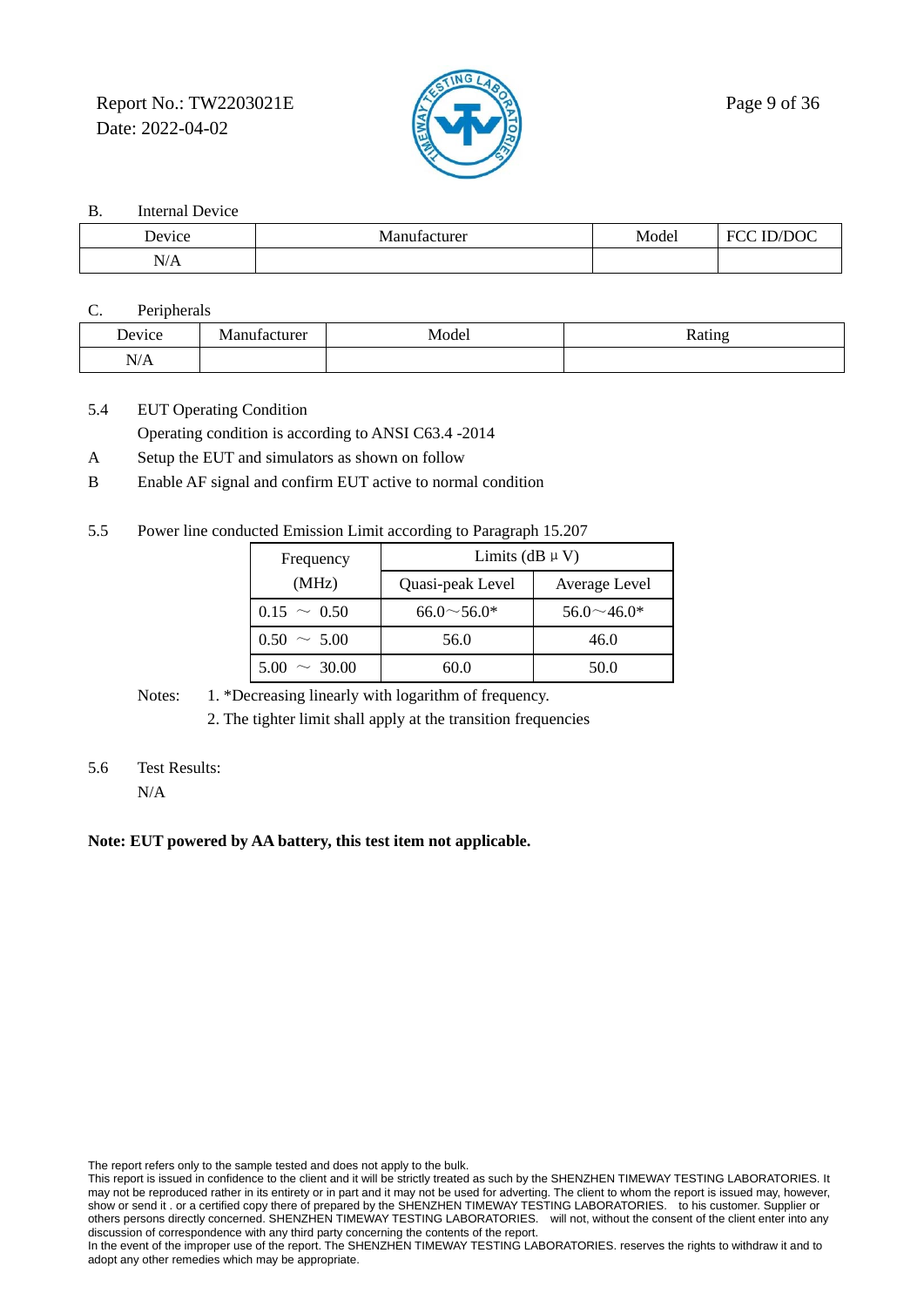Report No.: TW2203021E  $\sqrt{2}$  Page 10 of 36 Date: 2022-04-02



### **6 Radiated Emission Test**

- 6.1 Test Method and test Procedure:
- (1) The EUT was tested according to ANSI C63.10-2013. The radiated test was performed at Timeway EMC Laboratory. This site is on file with the FCC laboratory division, Registration No. 744189
- (2) The EUT, peripherals were put on the turntable which table size is  $1m \times 1.5 m$ , table high 0.8 m. All set up is according to ANSI C63.10-2013.
- (3) The frequency spectrum from 30 MHz to 25 GHz was investigated. All readings from 30 MHz to 1 GHz are quasi-peak values with a resolution bandwidth of 120 kHz. All readings are above 1 GHz, peak values with a resolution bandwidth of 1 MHz (Note: for Fundamental frequency radiated emission measurement, RBW=3MHz, VBW=10MHz). Measurements were made at 3 meters.
- (4) The antenna high is varied from 1 m to 4 m high to find the maximum emission for each frequency.
- (5) The antenna polarization: Vertical polarization and Horizontal polarization.

### **Block diagram of Test setup**

For radiated emissions from 9kHz to 30MHz



For radiated emissions from 30MHz to1GHz



The report refers only to the sample tested and does not apply to the bulk.

This report is issued in confidence to the client and it will be strictly treated as such by the SHENZHEN TIMEWAY TESTING LABORATORIES. It may not be reproduced rather in its entirety or in part and it may not be used for adverting. The client to whom the report is issued may, however, show or send it . or a certified copy there of prepared by the SHENZHEN TIMEWAY TESTING LABORATORIES. to his customer. Supplier or others persons directly concerned. SHENZHEN TIMEWAY TESTING LABORATORIES. will not, without the consent of the client enter into any discussion of correspondence with any third party concerning the contents of the report.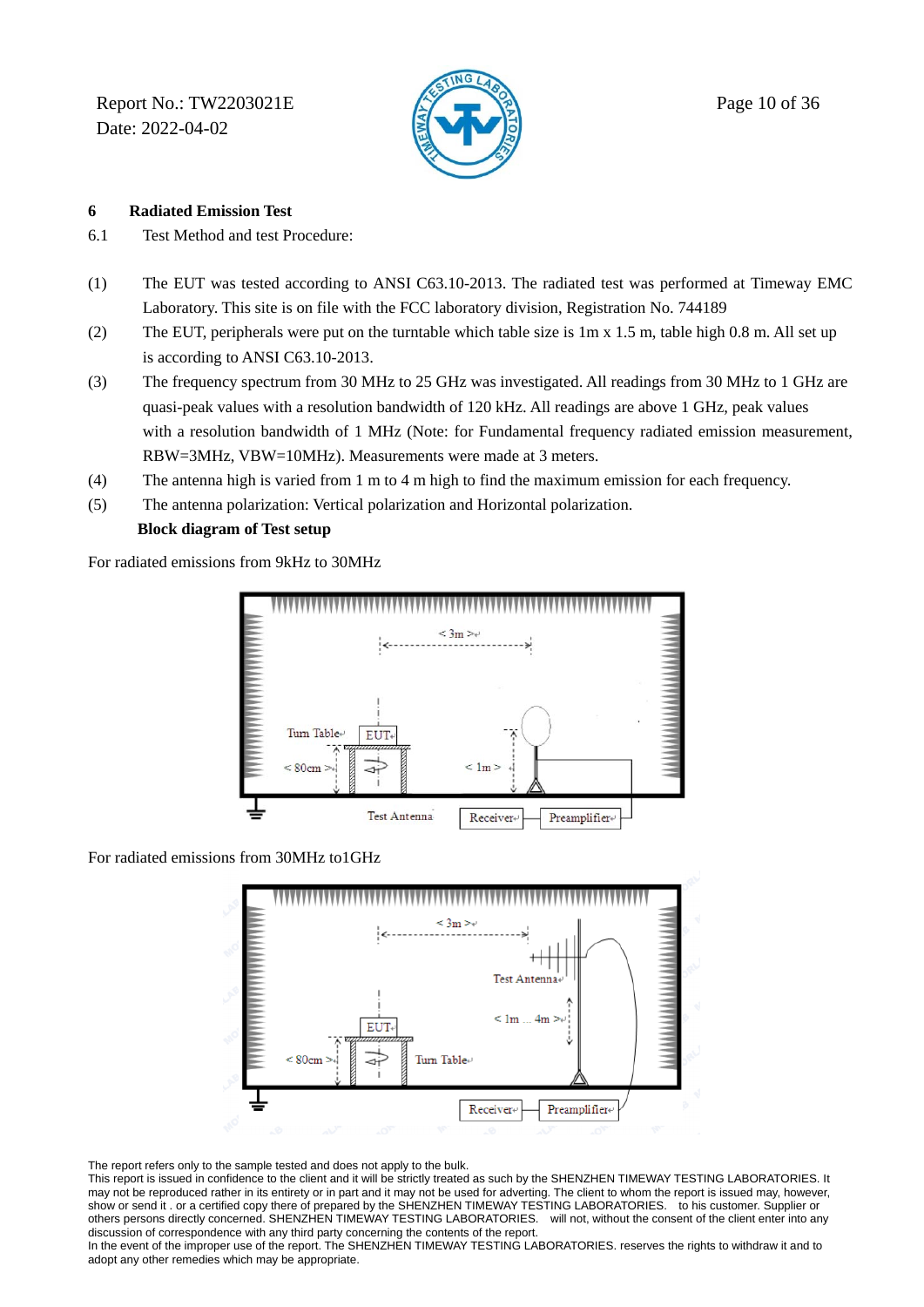Report No.: TW2203021E  $\mathbb{R}$  Page 11 of 36 Date: 2022-04-02



For radiated emissions above 1GHz



- 6.2 Configuration of The EUT Same as section 5.3 of this report
- 6.3 EUT Operating Condition Same as section 5.4 of this report.
- 6.4 Radiated Emission Limit

 All emission from a digital device, including any network of conductors and apparatus connected thereto, shall not exceed the level of field strength specified below:

### **A FCC Part 15 Subpart C Paragraph 15.249(a) Limit**

| <b>Fundamental Frequency</b> |      | Field Strength of Fundamental (3m) |  |                  | Field Strength of Harmonics (3m) |           |
|------------------------------|------|------------------------------------|--|------------------|----------------------------------|-----------|
| (MHz)                        | mV/m | dBuV/m                             |  | $\mathbf{u}$ V/m | dBuV/m                           |           |
| 2400-2483.5                  | 50   | 114 (Peak)<br>94 (Average)         |  |                  | 54 (Average)                     | 74 (Peak) |

Note: 1. RF Field Strength  $(dBuV) = 20 log RF Voltage (uV)$ 

 2.Distance refers to the distance in meters between the measuring instrument antenna and the closed point of any part of the device or system.

 3. The emission limit in this paragraph is based on measurement instrumentation employing an average detector.

The report refers only to the sample tested and does not apply to the bulk.

This report is issued in confidence to the client and it will be strictly treated as such by the SHENZHEN TIMEWAY TESTING LABORATORIES. It may not be reproduced rather in its entirety or in part and it may not be used for adverting. The client to whom the report is issued may, however, show or send it . or a certified copy there of prepared by the SHENZHEN TIMEWAY TESTING LABORATORIES. to his customer. Supplier or others persons directly concerned. SHENZHEN TIMEWAY TESTING LABORATORIES. will not, without others persons directly concerned. SHENZHEN TIMEWAY TESTING LABORATORIES. discussion of correspondence with any third party concerning the contents of the report.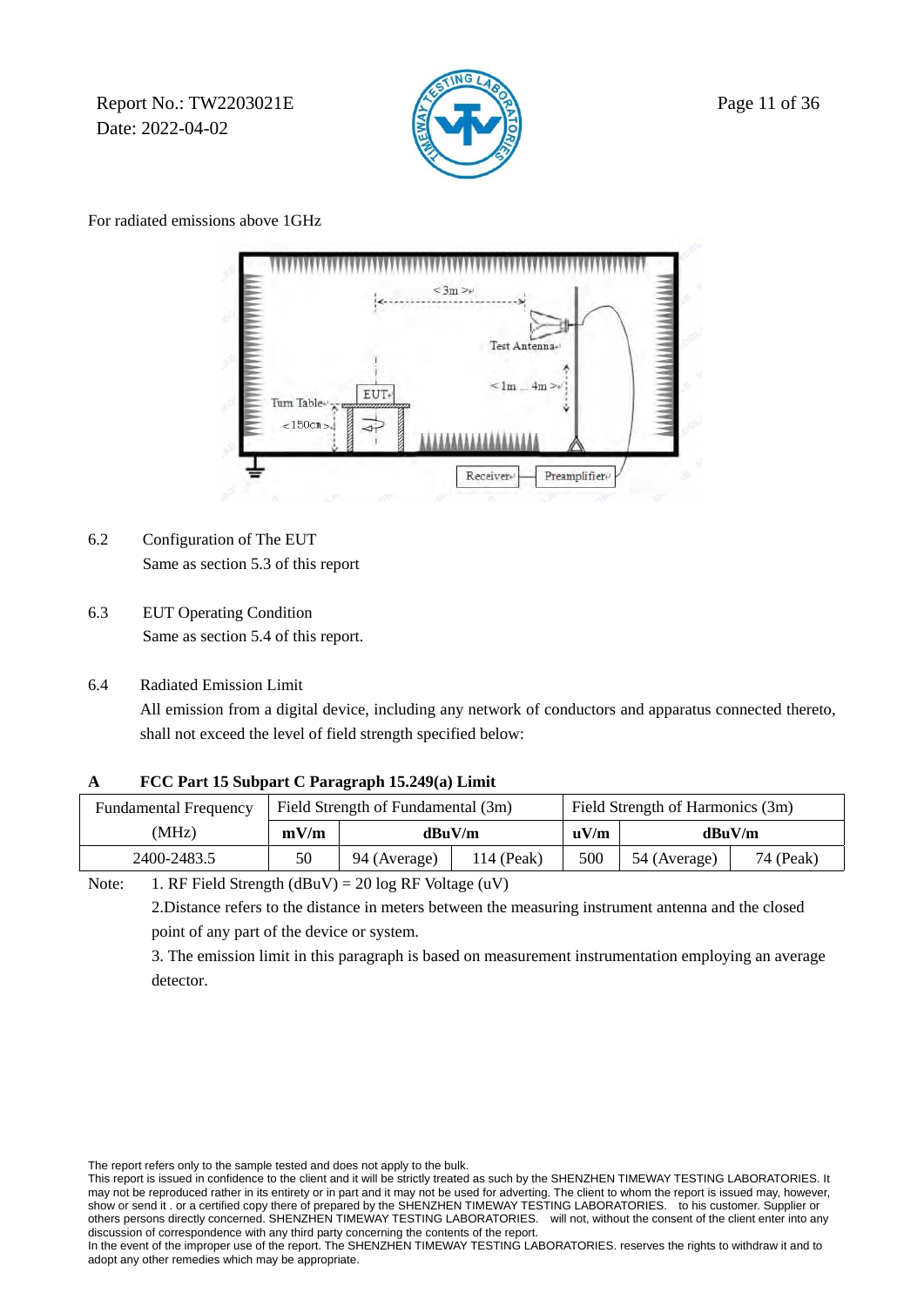Report No.: TW2203021E  $\mathbb{R}$  Page 12 of 36 Date: 2022-04-02



### **B. Frequencies in restricted band are complied to limit on Paragraph 15.209.**

| Frequency Range (MHz) | Distance (m) | Field strength (dB $\mu$ V/m)         |
|-----------------------|--------------|---------------------------------------|
| 0.009-0.490           | 3            | $20\log(2400/F(kHz)) + 40\log(300/3)$ |
| 0.490-1.705           | 3            | $20\log(24000/F(kHz)) + 40\log(30/3)$ |
| 1.705-30              | 3            | 69.5                                  |
| $30 - 80$             | 3            | 40.0                                  |
| 88-216                | 3            | 43.5                                  |
| 216-960               | 3            | 46.0                                  |
| Above 960             | 3            | 54.0                                  |

Note: 1. RF Voltage (dBuV) = 20 log RF Voltage (uV)

2. In the Above Table, the tighter limit applies at the band edges.

3. Distance refers to the distance in meters between the measuring instrument antenna and the EUT

 4. All scanning using PK detector. And the final emission level was get using QP detector for frequency range from 30-1000MHz.As to 1G-25G, the final emission level got using PK. For fundamental measurement, PK detector used.

5. For radiated emissions from 9kHz to 30MHz, the emission level is much less than the limit for more than 20dB. No necessary to take down the record.

6. New battery full charged during tests.

The report refers only to the sample tested and does not apply to the bulk.

This report is issued in confidence to the client and it will be strictly treated as such by the SHENZHEN TIMEWAY TESTING LABORATORIES. It may not be reproduced rather in its entirety or in part and it may not be used for adverting. The client to whom the report is issued may, however, show or send it . or a certified copy there of prepared by the SHENZHEN TIMEWAY TESTING LABORATORIES. to his customer. Supplier or others persons directly concerned. SHENZHEN TIMEWAY TESTING LABORATORIES. will not, without the consent of the client enter into any discussion of correspondence with any third party concerning the contents of the report.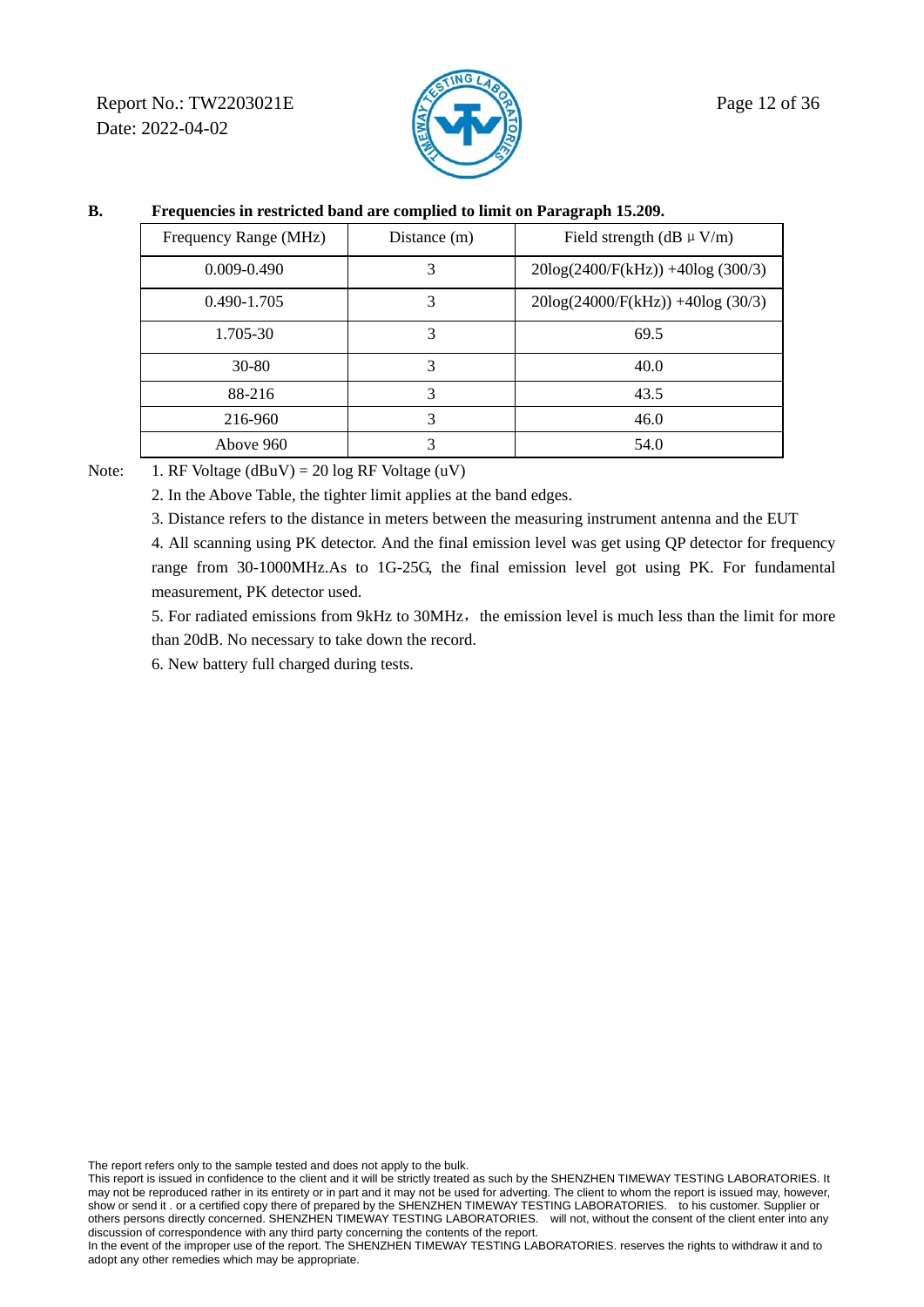Report No.: TW2203021E  $\mathbb{Z}$  Page 13 of 36 Date: 2022-04-02



### **6.5 Test result**

### **A Fundamental & Harmonics Radiated Emission Data**

Please refer to the following test plots for details: Low Channel-2402MHz

#### **Horizontal**



| No. | Frequency | Results  | Factor  | ∟imit    | Over Limit | Detector | Table (o) | Height            | ANT        | Verdict |
|-----|-----------|----------|---------|----------|------------|----------|-----------|-------------------|------------|---------|
|     | (MHz)     | (dBuV/m) | (dB)    | (dBuV/m) | (dB)       |          |           | (c <sub>m</sub> ) |            |         |
|     | 2402.025  | 85.38    | $-3.57$ | 114.0    | $-28.62$   | Peak     | 94.00     | 100               | Horizontal | Pass    |
|     | 4802.799  | 50.04    | 3.12    | 74.0     | $-23.96$   | Peak     | 59.00     | 100               | Horizontal | Pass    |

The report refers only to the sample tested and does not apply to the bulk.

This report is issued in confidence to the client and it will be strictly treated as such by the SHENZHEN TIMEWAY TESTING LABORATORIES. It may not be reproduced rather in its entirety or in part and it may not be used for adverting. The client to whom the report is issued may, however, show or send it . or a certified copy there of prepared by the SHENZHEN TIMEWAY TESTING LABORATORIES. to his customer. Supplier or others persons directly concerned. SHENZHEN TIMEWAY TESTING LABORATORIES. will not, without the consent of the client enter into any discussion of correspondence with any third party concerning the contents of the report.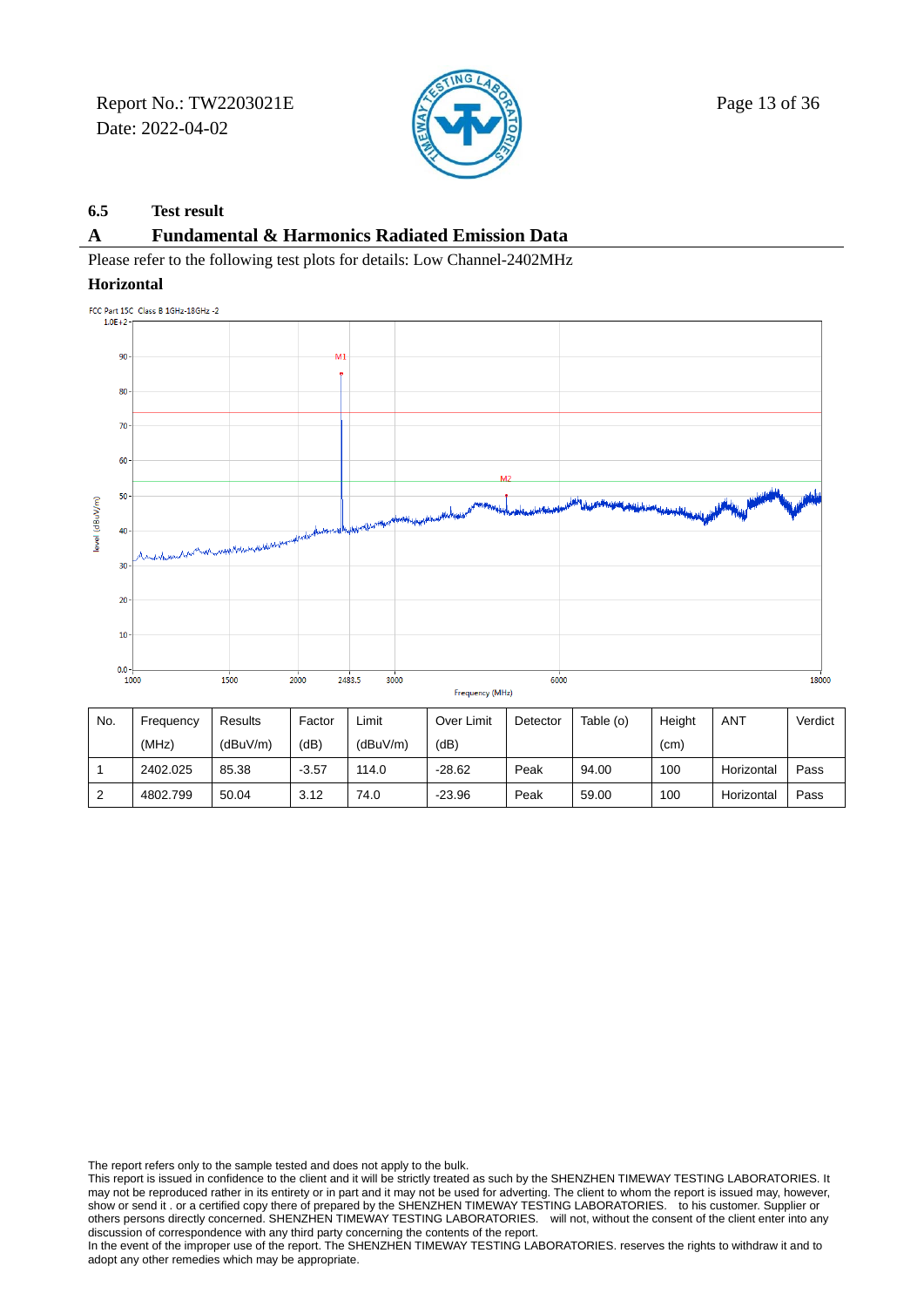Report No.: TW2203021E  $\mathbb{Z}$  Page 14 of 36 Date: 2022-04-02





| No. | Frequency | Results  | Factor  | Limit    | Over Limit | Detector | Table  | Height | ANT      | Verdict |
|-----|-----------|----------|---------|----------|------------|----------|--------|--------|----------|---------|
|     | (MHz)     | (dBuV/m) | (dB)    | (dBuV/m) | (dB)       |          | (o)    | (cm)   |          |         |
|     | 2402.025  | 76.05    | $-3.57$ | 114.0    | $-37.95$   | Peak     | 147.00 | 100    | Vertical | Pass    |
|     | 4802.799  | 49.22    | 3.12    | 74.0     | $-24.78$   | Peak     | 167.00 | 100    | Vertical | Pass    |

The report refers only to the sample tested and does not apply to the bulk.

This report is issued in confidence to the client and it will be strictly treated as such by the SHENZHEN TIMEWAY TESTING LABORATORIES. It may not be reproduced rather in its entirety or in part and it may not be used for adverting. The client to whom the report is issued may, however, show or send it . or a certified copy there of prepared by the SHENZHEN TIMEWAY TESTING LABORATORIES. to his customer. Supplier or others persons directly concerned. SHENZHEN TIMEWAY TESTING LABORATORIES. will not, without the consent of the client enter into any discussion of correspondence with any third party concerning the contents of the report.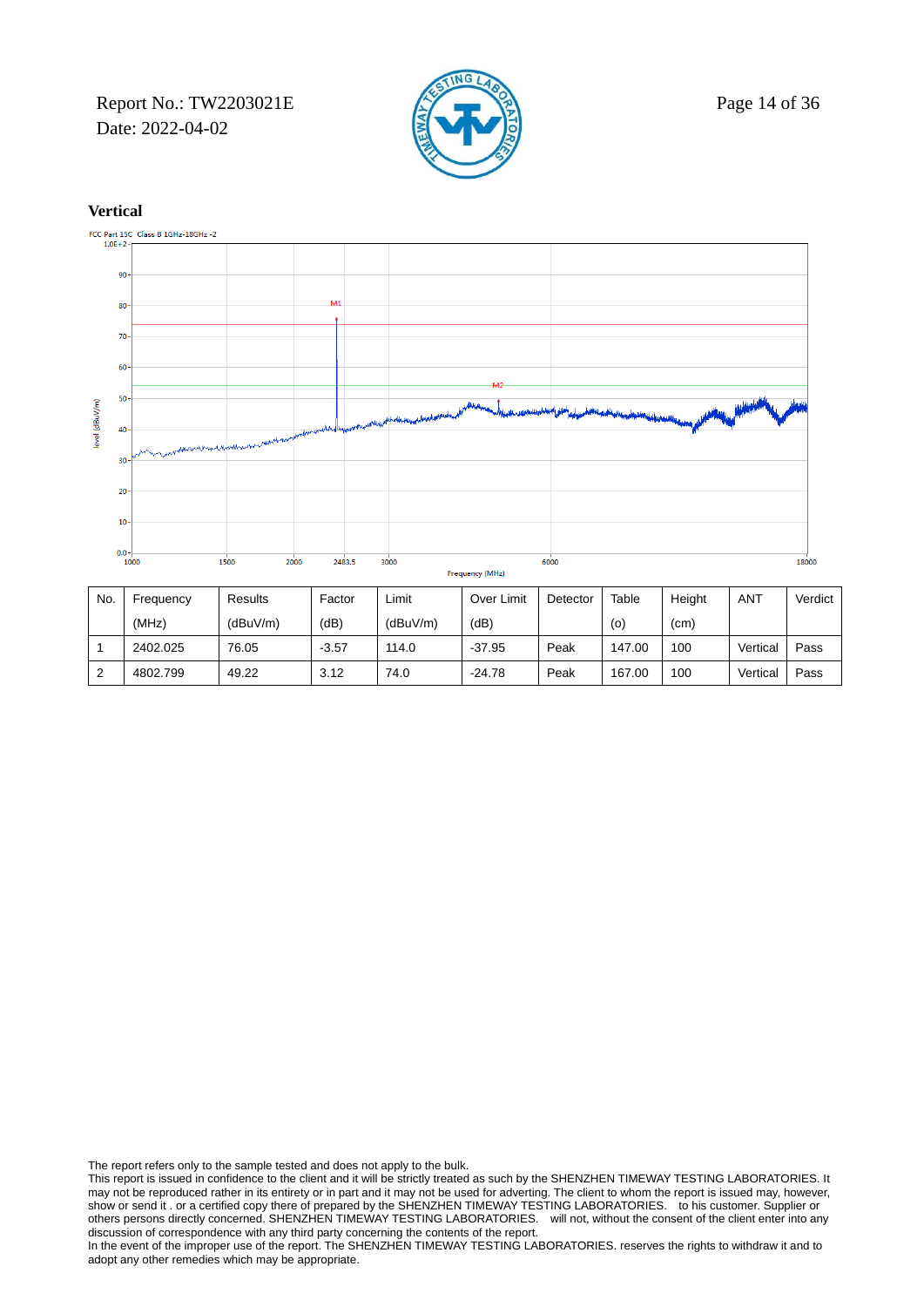Report No.: TW2203021E  $\sqrt{2}$  Page 15 of 36 Date: 2022-04-02



### Please refer to the following test plots for details: Middle Channel-2440MHz

#### **Horizontal**



| No.    | Frequency | Results  | Factor  | Limit    | Over Limit | Detector | Table  | Height | ANT        | Verdict |
|--------|-----------|----------|---------|----------|------------|----------|--------|--------|------------|---------|
|        | (MHz)     | (dBuV/m) | (dB)    | (dBuV/m) | (dB)       |          | (0)    | (cm)   |            |         |
|        | 2440.015  | 82.90    | $-3.57$ | 114.0    | $-31.10$   | Peak     | 219.00 | 100    | Horizontal | Pass    |
| $\sim$ | 4879.280  | 52.57    | 3.20    | 74.0     | $-21.43$   | Peak     | 66.00  | 100    | Horizontal | Pass    |

The report refers only to the sample tested and does not apply to the bulk.

This report is issued in confidence to the client and it will be strictly treated as such by the SHENZHEN TIMEWAY TESTING LABORATORIES. It may not be reproduced rather in its entirety or in part and it may not be used for adverting. The client to whom the report is issued may, however, show or send it . or a certified copy there of prepared by the SHENZHEN TIMEWAY TESTING LABORATORIES. to his customer. Supplier or others persons directly concerned. SHENZHEN TIMEWAY TESTING LABORATORIES. will not, without the consent of the client enter into any discussion of correspondence with any third party concerning the contents of the report.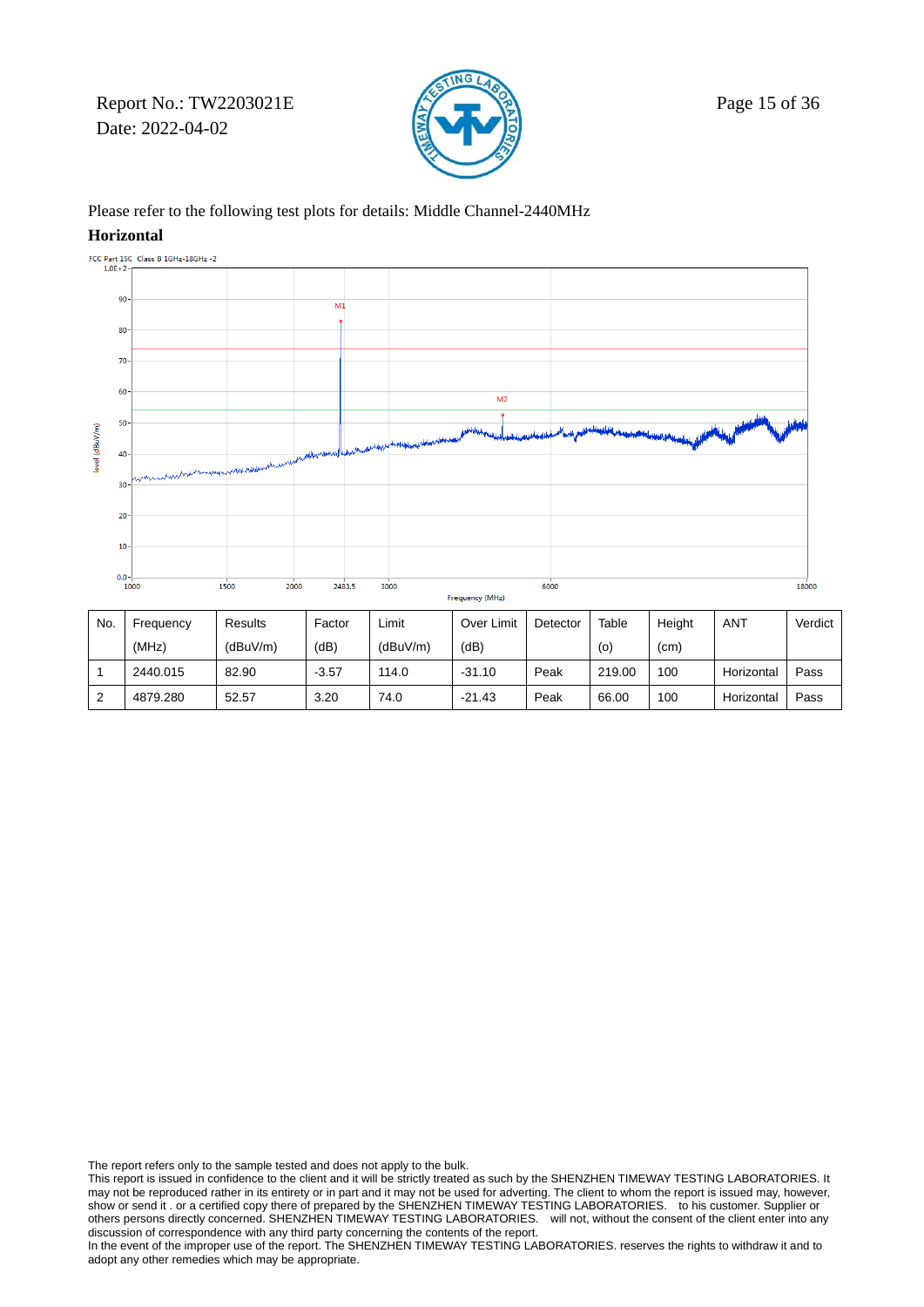Report No.: TW2203021E  $\mathbb{Z}$  Page 16 of 36 Date: 2022-04-02





| No. | Freauencv | Results  | Factor  | Limit    | Over Limit | Detector | Table  | Height | ANT      | Verdict |
|-----|-----------|----------|---------|----------|------------|----------|--------|--------|----------|---------|
|     | (MHz)     | (dBuV/m) | (dB)    | (dBuV/m) | (dB)       |          | (o)    | (cm)   |          |         |
|     | 2440.015  | 73.94    | $-3.57$ | 114.0    | $-40.06$   | Peak     | 137.00 | 100    | Vertical | Pass    |
|     | 4879.280  | 49.82    | 3.20    | 74.0     | $-24.18$   | Peak     | 260.00 | 100    | Vertical | Pass    |

The report refers only to the sample tested and does not apply to the bulk.

This report is issued in confidence to the client and it will be strictly treated as such by the SHENZHEN TIMEWAY TESTING LABORATORIES. It may not be reproduced rather in its entirety or in part and it may not be used for adverting. The client to whom the report is issued may, however, show or send it . or a certified copy there of prepared by the SHENZHEN TIMEWAY TESTING LABORATORIES. to his customer. Supplier or others persons directly concerned. SHENZHEN TIMEWAY TESTING LABORATORIES. will not, without the consent of the client enter into any discussion of correspondence with any third party concerning the contents of the report.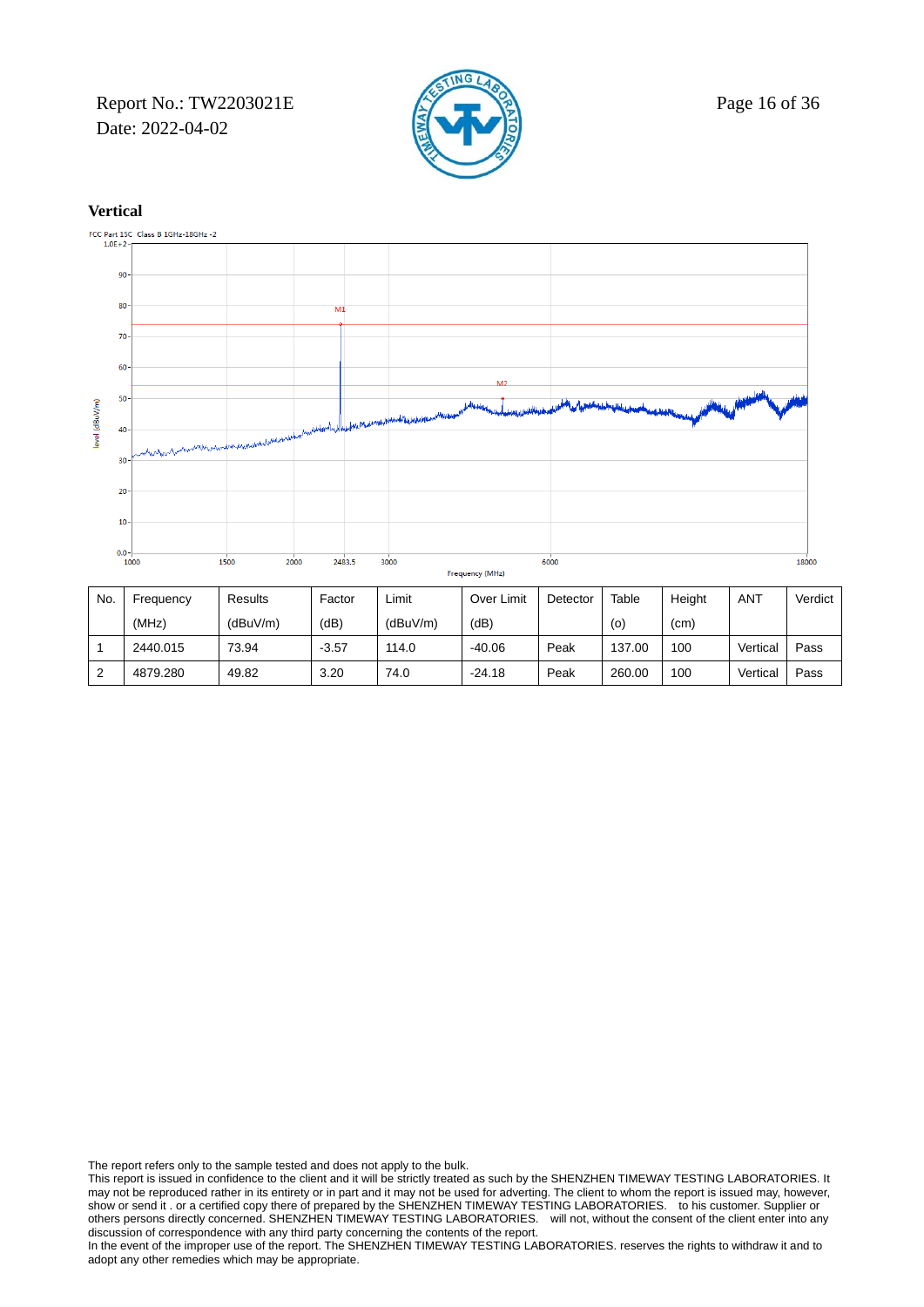Report No.: TW2203021E  $\sqrt{2}$  Page 17 of 36 Date: 2022-04-02



### Please refer to the following test plots for details: High Channel-2480MHz

#### **Horizontal**



| No.   | Frequency | Results  | Factor  | Limit    | Over Limit | Detector | Table  | Height | <b>ANT</b> | Verdict |
|-------|-----------|----------|---------|----------|------------|----------|--------|--------|------------|---------|
|       | (MHz)     | (dBuV/m) | (dB)    | (dBuV/m) | (dB)       |          | (0)    | (cm)   |            |         |
|       | 2480.015  | 83.70    | $-3.57$ | 114.0    | $-30.30$   | Peak     | 234.00 | 100    | Horizontal | Pass    |
| 2     | 4960.010  | 53.89    | 3.36    | 74.0     | $-20.11$   | Peak     | 62.00  | 100    | Horizontal | Pass    |
| $2^*$ | 4960.010  | 50.12    | 3.36    | 54.0     | $-3.88$    | AV       | 62.00  | 100    | Horizontal | Pass    |

The report refers only to the sample tested and does not apply to the bulk.

This report is issued in confidence to the client and it will be strictly treated as such by the SHENZHEN TIMEWAY TESTING LABORATORIES. It may not be reproduced rather in its entirety or in part and it may not be used for adverting. The client to whom the report is issued may, however, show or send it . or a certified copy there of prepared by the SHENZHEN TIMEWAY TESTING LABORATORIES. to his customer. Supplier or others persons directly concerned. SHENZHEN TIMEWAY TESTING LABORATORIES. will not, without the consent of the client enter into any discussion of correspondence with any third party concerning the contents of the report.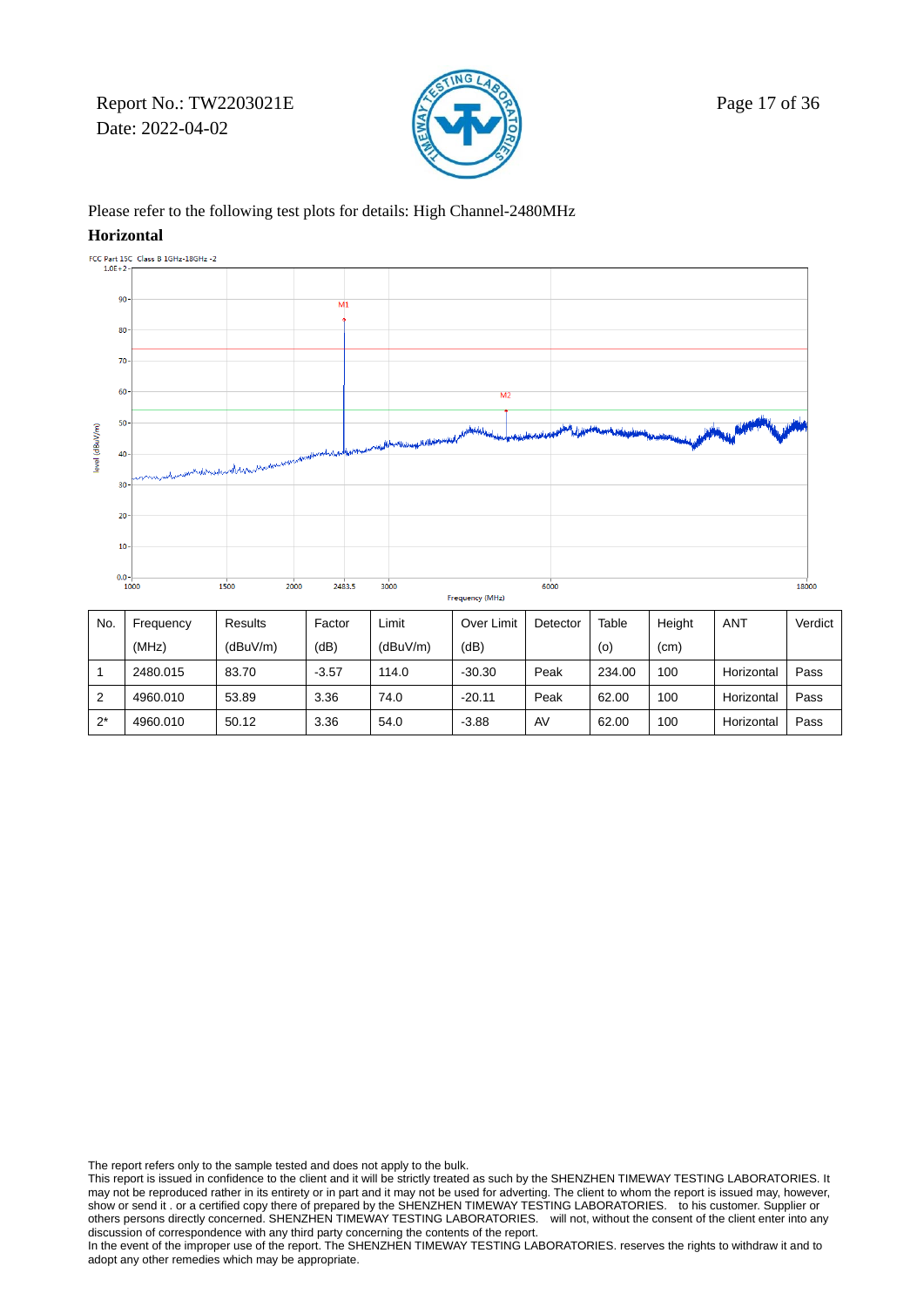Report No.: TW2203021E  $\mathbb{R}$  Page 18 of 36 Date: 2022-04-02





| No. | Frequency | Results  | Factor  | Limit    | Over Limit | Detector | Table  | Height | <b>ANT</b> | Verdict |
|-----|-----------|----------|---------|----------|------------|----------|--------|--------|------------|---------|
|     | (MHz)     | (dBuV/m) | (dB)    | (dBuV/m) | (dB)       |          | (0)    | (cm)   |            |         |
|     | 2480.015  | 75.12    | $-3.57$ | 114.0    | $-38.88$   | Peak     | 0.00   | 100    | Vertical   | Pass    |
|     | 4960.010  | 51.68    | 3.36    | 74.0     | $-22.32$   | Peak     | 189.00 | 100    | Vertical   | Pass    |

Note: (2) Emission Level = Reading Level + Antenna Factor + Cable Loss-Amplifier

(3)Margin=Emission-Limits

- (4)According to section 15.35(b), the peak limit is 20dB higher than the average limit
- (5) For test purpose, keep EUT continuous transmitting
- (5)For emission above 18GHz and Below 30MHz, It is only the floor noise. No necessary to take down.
- (6) the measured PK value less than the AV limit.

The report refers only to the sample tested and does not apply to the bulk.

This report is issued in confidence to the client and it will be strictly treated as such by the SHENZHEN TIMEWAY TESTING LABORATORIES. It may not be reproduced rather in its entirety or in part and it may not be used for adverting. The client to whom the report is issued may, however, show or send it . or a certified copy there of prepared by the SHENZHEN TIMEWAY TESTING LABORATORIES. to his customer. Supplier or others persons directly concerned. SHENZHEN TIMEWAY TESTING LABORATORIES. will not, without the consent of the client enter into any discussion of correspondence with any third party concerning the contents of the report.

In the event of the improper use of the report. The SHENZHEN TIMEWAY TESTING LABORATORIES. reserves the rights to withdraw it and to adopt any other remedies which may be appropriate.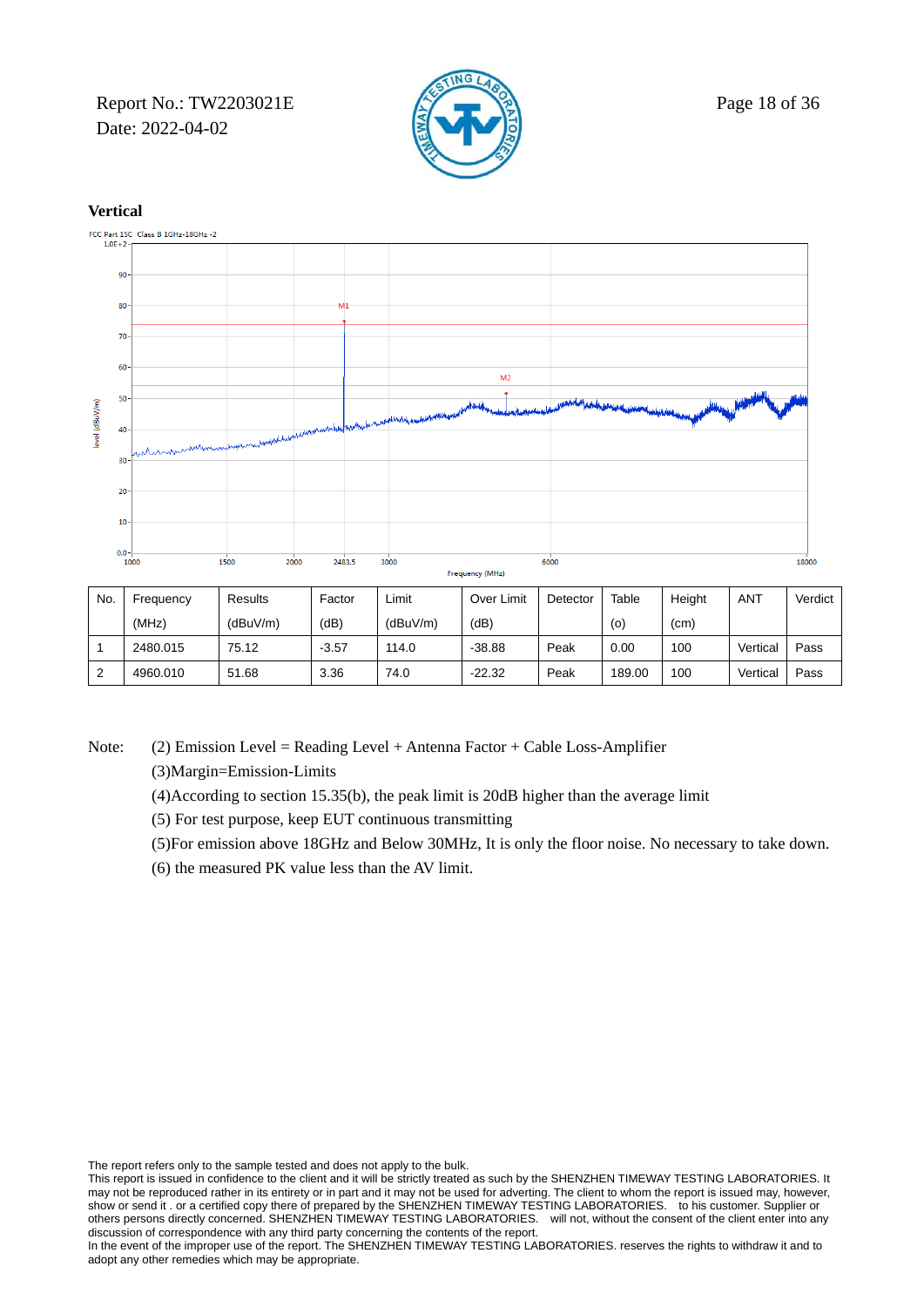Report No.: TW2203021E  $\sqrt{2}$  Page 19 of 36 Date: 2022-04-02



## B. **General Radiated Emission Data Radiated Emission In Horizontal (30MHz----1000MHz)**

EUT set Condition: Keep Tx transmitting

### **Results: Pass**

Please refer to following diagram for individual

FCC\_FCC Part 15C Class B 30MHz-1GHz



| No.            | Frequency | Results  | Factor   | Limit    | Over Limit | Detector | Table  | Height | <b>ANT</b> | Verdict |
|----------------|-----------|----------|----------|----------|------------|----------|--------|--------|------------|---------|
|                | (MHz)     | (dBuV/m) | (dB)     | (dBuV/m) | (dB)       |          | (0)    | (cm)   |            |         |
|                | 54.971    | 16.81    | $-11.77$ | 40.0     | $-23.19$   | Peak     | 0.00   | 100    | Horizontal | Pass    |
| $\overline{2}$ | 148.310   | 21.35    | $-17.16$ | 43.5     | $-22.15$   | Peak     | 79.00  | 100    | Horizontal | Pass    |
| 3              | 342.504   | 21.89    | $-9.69$  | 46.0     | $-24.11$   | Peak     | 87.00  | 100    | Horizontal | Pass    |
| 4              | 826.898   | 27.97    | $-2.87$  | 46.0     | $-18.03$   | Peak     | 111.00 | 100    | Horizontal | Pass    |

The report refers only to the sample tested and does not apply to the bulk.

This report is issued in confidence to the client and it will be strictly treated as such by the SHENZHEN TIMEWAY TESTING LABORATORIES. It may not be reproduced rather in its entirety or in part and it may not be used for adverting. The client to whom the report is issued may, however, show or send it . or a certified copy there of prepared by the SHENZHEN TIMEWAY TESTING LABORATORIES. to his customer. Supplier or others persons directly concerned. SHENZHEN TIMEWAY TESTING LABORATORIES. will not, without the consent of the client enter into any discussion of correspondence with any third party concerning the contents of the report.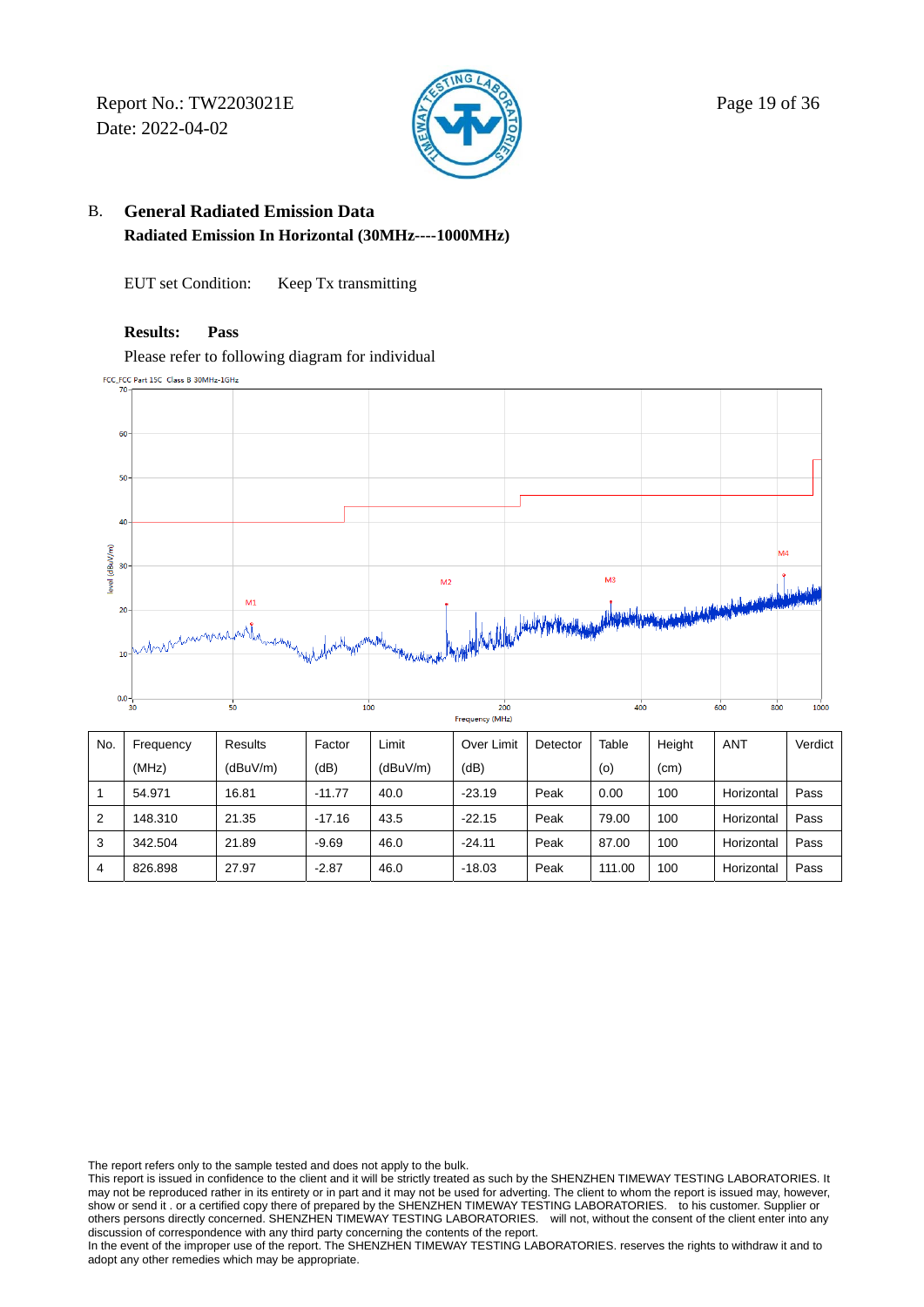Report No.: TW2203021E  $\sqrt{2}$  Page 20 of 36 Date: 2022-04-02



 **Radiated Emission In Vertical (30MHz----1000MHz)** 

EUT set Condition: Keep Tx transmitting

### **Results: Pass**

Please refer to following diagram for individual

FCC\_FCC Part 15C Class B 30MHz-1GHz  $\overline{\mathcal{U}}$ 



| No. | Frequency | Results  | Factor   | ∟imit    | Over Limit | Detector | Table (o) | Height | <b>ANT</b> | Verdict |
|-----|-----------|----------|----------|----------|------------|----------|-----------|--------|------------|---------|
|     | (MHz)     | (dBuV/m) | (dB)     | (dBuV/m) | (dB)       |          |           | (cm)   |            |         |
|     | 54.001    | 16.40    | $-11.54$ | 40.0     | $-23.60$   | Peak     | 325.00    | 100    | Vertical   | Pass    |
| 2   | 202.859   | 16.46    | $-13.42$ | 43.5     | $-27.04$   | Peak     | 360.00    | 100    | Vertical   | Pass    |
| 3   | 516.576   | 25.18    | $-6.73$  | 46.0     | $-20.82$   | Peak     | 360.00    | 100    | Vertical   | Pass    |
| 4   | 567.488   | 25.02    | $-5.97$  | 46.0     | $-20.98$   | Peak     | 360.00    | 100    | Vertical   | Pass    |

The report refers only to the sample tested and does not apply to the bulk.

This report is issued in confidence to the client and it will be strictly treated as such by the SHENZHEN TIMEWAY TESTING LABORATORIES. It may not be reproduced rather in its entirety or in part and it may not be used for adverting. The client to whom the report is issued may, however, show or send it . or a certified copy there of prepared by the SHENZHEN TIMEWAY TESTING LABORATORIES. to his customer. Supplier or others persons directly concerned. SHENZHEN TIMEWAY TESTING LABORATORIES. will not, without the consent of the client enter into any discussion of correspondence with any third party concerning the contents of the report.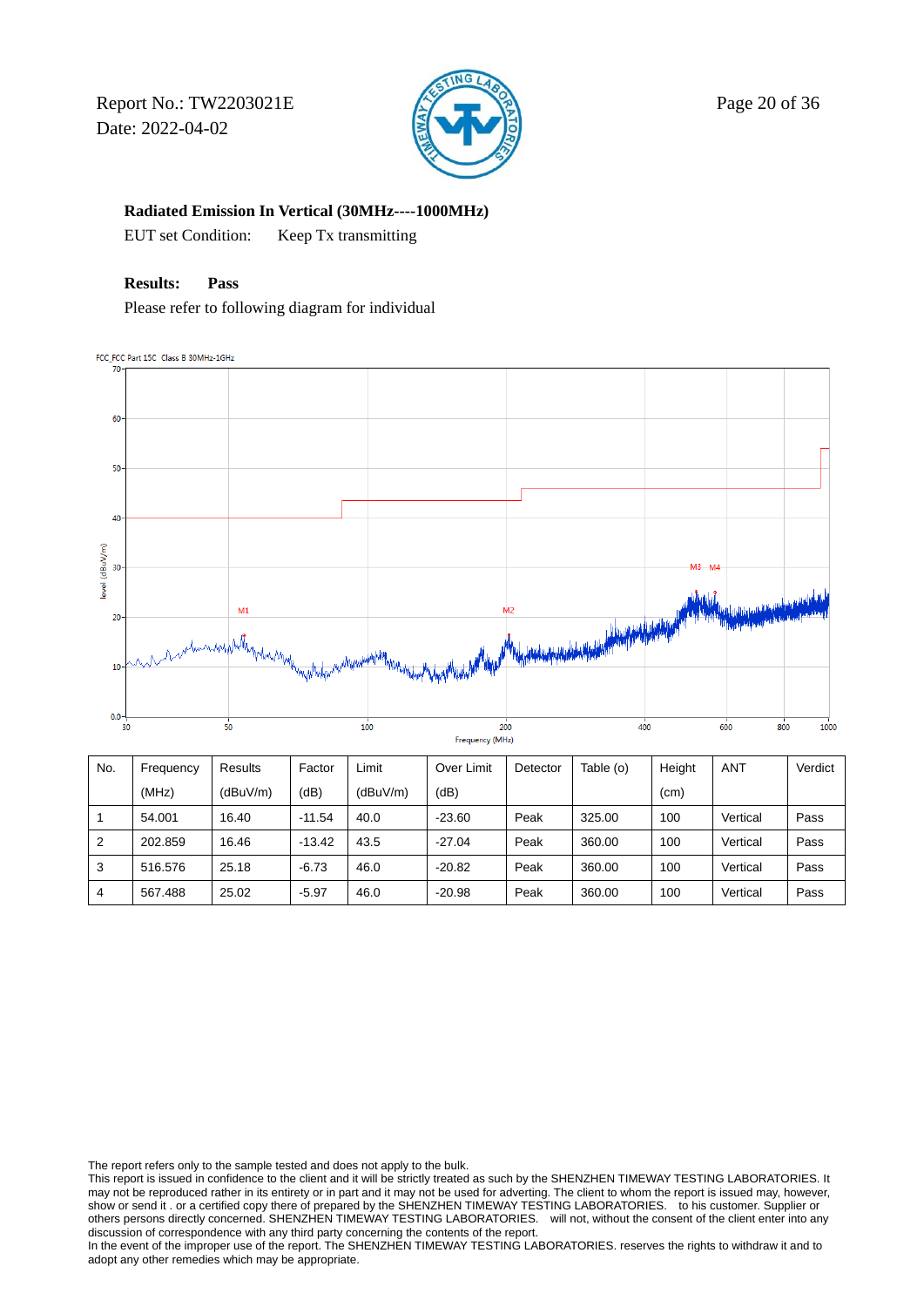Report No.: TW2203021E  $\mathbb{R}$  Page 21 of 36 Date: 2022-04-02



### **7. Band Edge**

### **7.1 Test Method and test Procedure:**

- (1) The EUT was tested according to ANSI C63.10–2013. The radiated test was performed at Timeway EMC Laboratory. This site is on file with the FCC laboratory division, Registration No. 744189
- (2) Set Spectrum as RBW=1MHz, VBW=3MHz and Peak detector used for PK value. RBW=1MHz, VBW=10Hz and Peak detector used for AV value.
- (3) The antenna high is varied from 1 m to 4 m high to find the maximum emission for each frequency.
- (4) The antenna polarization: Vertical polarization and Horizontal polarization.

### **7. 2 Radiated Test Setup**



For the actual test configuration, please refer to the related items – Photos of Testing

### **7.3 Configuration of The EUT**

Same as section 5.3 of this report

### **7.4 EUT Operating Condition**

Same as section 5.4 of this report.

### **7.5 Band Edge Limit**

Emissions radiated outside of the specified frequency bands, except for harmonics, shall be attenuated by at least

50 dB below the level of the fundamental or to the general radiated emission limits in Section 15.209, whichever is the lesser attenuation.

The report refers only to the sample tested and does not apply to the bulk.

This report is issued in confidence to the client and it will be strictly treated as such by the SHENZHEN TIMEWAY TESTING LABORATORIES. It may not be reproduced rather in its entirety or in part and it may not be used for adverting. The client to whom the report is issued may, however, show or send it . or a certified copy there of prepared by the SHENZHEN TIMEWAY TESTING LABORATORIES. to his customer. Supplier or others persons directly concerned. SHENZHEN TIMEWAY TESTING LABORATORIES. will not, without the consent of the client enter into any discussion of correspondence with any third party concerning the contents of the report.

In the event of the improper use of the report. The SHENZHEN TIMEWAY TESTING LABORATORIES. reserves the rights to withdraw it and to adopt any other remedies which may be appropriate.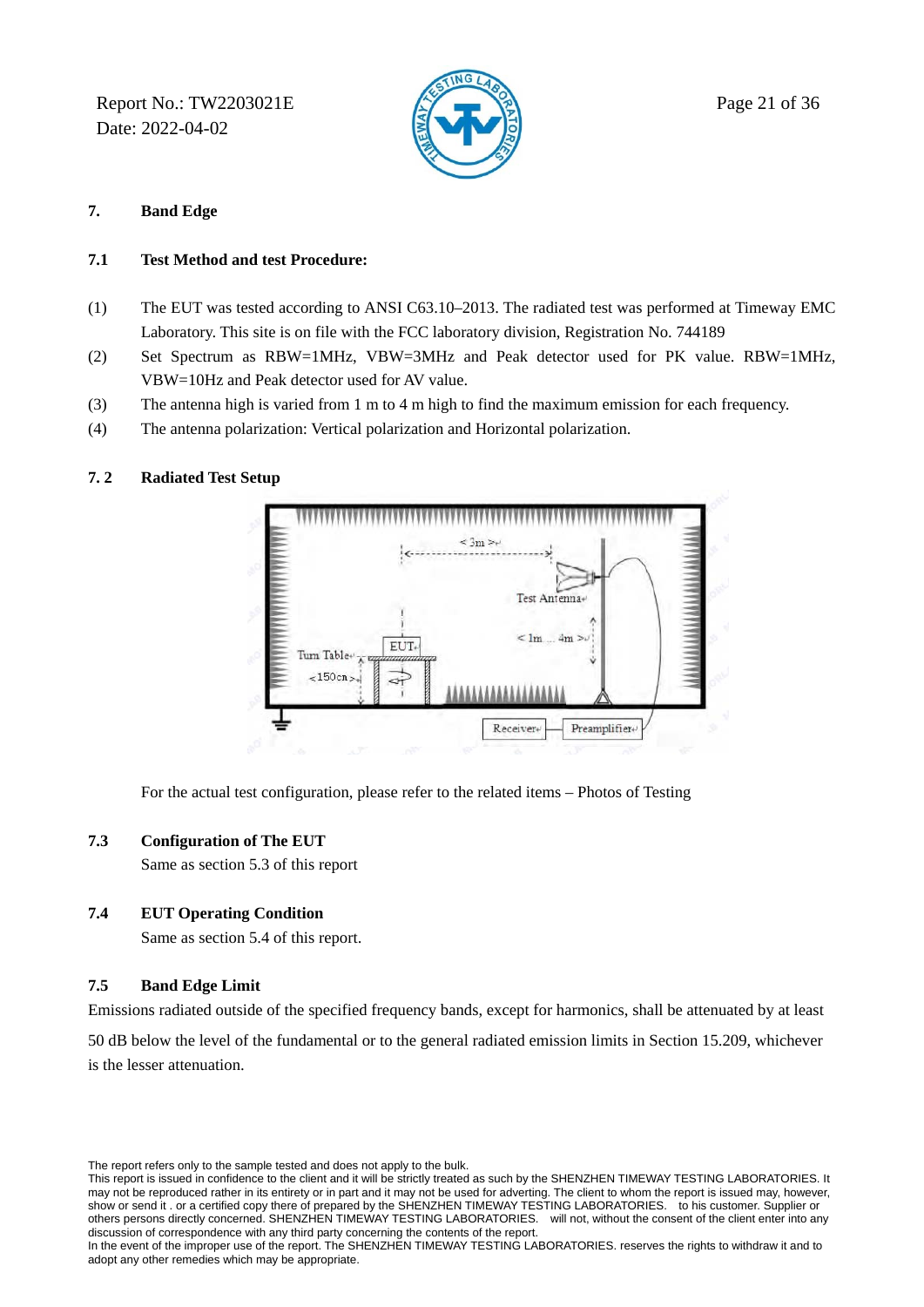Report No.: TW2203021E  $\sqrt{2}$  Page 22 of 36 Date: 2022-04-02



### **7.6 Test Result**

|                         | Product:                           |                |                             | Keyboard and Mouse Bundle |                 | Polarity<br>Horizontal |        |        |                |                    |
|-------------------------|------------------------------------|----------------|-----------------------------|---------------------------|-----------------|------------------------|--------|--------|----------------|--------------------|
|                         | Mode                               |                | <b>Keeping Transmitting</b> |                           |                 | <b>Test Voltage</b>    |        |        | DC1.5V         |                    |
|                         | Temperature                        |                | 24 deg. C,                  |                           |                 | Humidity               |        |        | 56% RH         |                    |
|                         | <b>Test Result:</b>                |                | Pass                        |                           |                 | $-$                    |        |        | $-$            |                    |
| $1.0E + 2$              | FCC Part 15C Class B 1GHz-18GHz -2 |                |                             |                           |                 |                        |        |        |                |                    |
|                         |                                    |                |                             |                           |                 |                        |        |        | M <sub>1</sub> |                    |
| 90                      |                                    |                |                             |                           |                 |                        |        |        |                |                    |
|                         | 80                                 |                |                             |                           |                 |                        |        |        |                |                    |
| 70                      |                                    |                |                             |                           |                 |                        |        |        |                |                    |
|                         | 60                                 |                |                             |                           |                 |                        |        |        |                |                    |
|                         | 50                                 |                |                             |                           |                 |                        |        |        |                |                    |
| level (dBuV/m)          | M <sub>3</sub>                     |                |                             |                           |                 |                        |        |        |                |                    |
|                         | 40-<br>فقاسيناه المفاقشية أبرعت    |                |                             |                           |                 |                        |        |        |                | <b>Klaikerweke</b> |
|                         | 30                                 |                |                             |                           |                 |                        |        |        |                |                    |
|                         | 20                                 |                |                             |                           |                 |                        |        |        |                |                    |
| 10                      |                                    |                |                             |                           |                 |                        |        |        |                |                    |
|                         | $0.0 -$                            |                |                             |                           |                 |                        |        |        |                |                    |
|                         | 2350                               |                |                             |                           | Frequency (MHz) |                        |        |        |                | 2410               |
| No.                     | Frequency                          | <b>Results</b> | Factor                      | Limit                     | Over Limit      | Detector               | Table  | Height | <b>ANT</b>     | Verdict            |
|                         | (MHz)                              | (dBuV/m)       | (dB)                        | (dBuV/m)                  | (dB)            |                        | (0)    | (cm)   |                |                    |
| $\mathbf{1}$            | 2401.992                           | 85.36          | $-3.57$                     | 74.0                      | 11.36           | Peak                   | 94.00  | 100    | Horizontal     | N/A                |
| $\overline{\mathbf{c}}$ | 2400.012                           | 60.35          | $-3.57$                     | 74.0                      | $-13.65$        | Peak                   | 94.00  | 100    | Horizontal     | Pass               |
| $2**$                   | 2400.012                           | 50.92          | $-3.57$                     | 54.0                      | $-3.08$         | AV                     | 94.00  | 100    | Horizontal     | Pass               |
| 3                       | 2390.040                           | 37.75          | $-3.53$                     | 74.0                      | $-36.25$        | Peak                   | 179.00 | 100    | Horizontal     | Pass               |
|                         |                                    |                |                             |                           |                 |                        |        |        |                |                    |

The report refers only to the sample tested and does not apply to the bulk.

This report is issued in confidence to the client and it will be strictly treated as such by the SHENZHEN TIMEWAY TESTING LABORATORIES. It may not be reproduced rather in its entirety or in part and it may not be used for adverting. The client to whom the report is issued may, however, show or send it . or a certified copy there of prepared by the SHENZHEN TIMEWAY TESTING LABORATORIES. to his customer. Supplier or others persons directly concerned. SHENZHEN TIMEWAY TESTING LABORATORIES. will not, without the consent of the client enter into any discussion of correspondence with any third party concerning the contents of the report.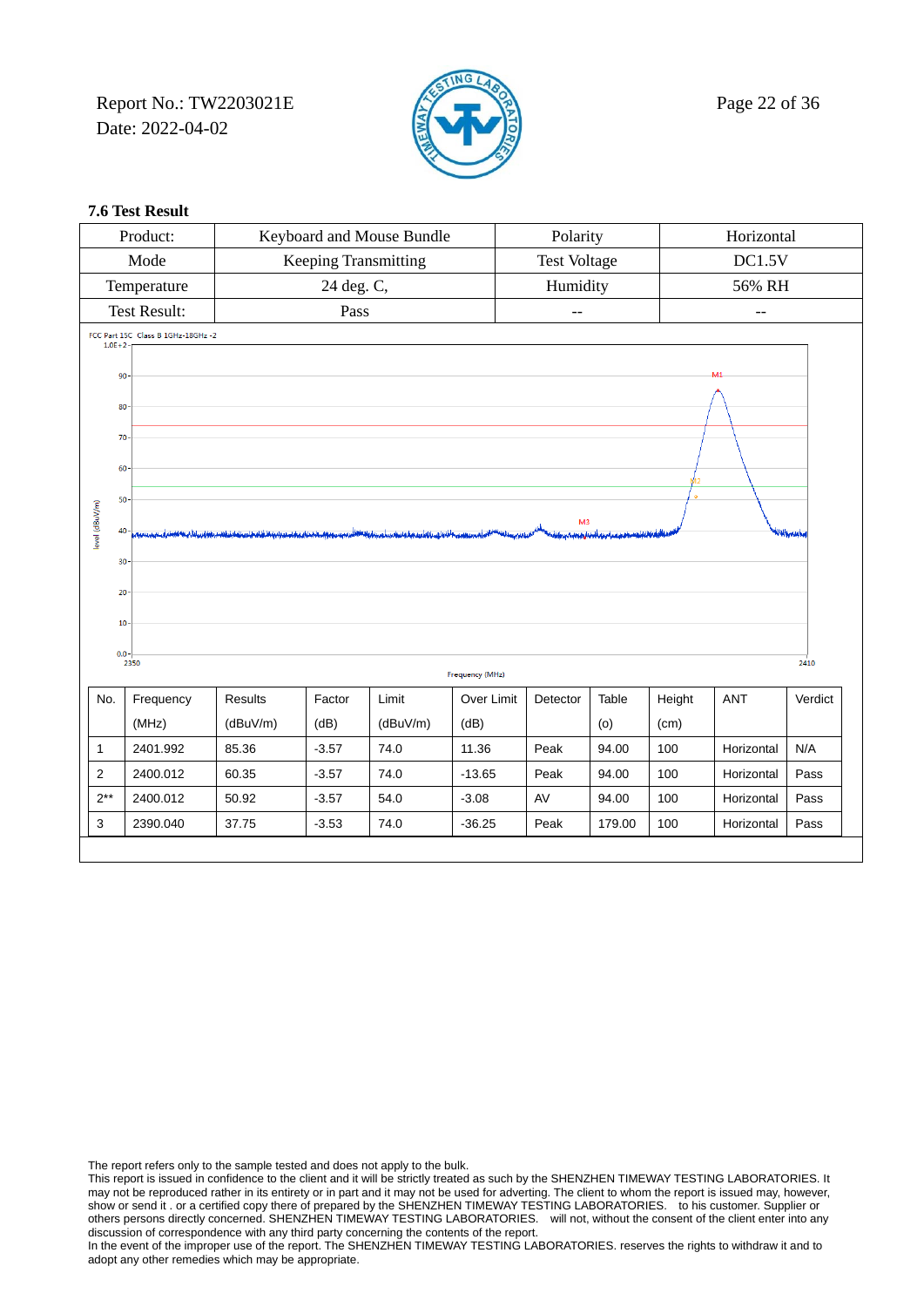Report No.: TW2203021E  $\sqrt{2}$  Page 23 of 36 Date: 2022-04-02



| Vertical<br>Product:<br>Keyboard and Mouse Bundle<br>Detector |                                                                                                    |          |                      |          |                 |                     |                   |                |          |      |
|---------------------------------------------------------------|----------------------------------------------------------------------------------------------------|----------|----------------------|----------|-----------------|---------------------|-------------------|----------------|----------|------|
|                                                               | Mode                                                                                               |          | Keeping Transmitting |          |                 | <b>Test Voltage</b> |                   |                | DC1.5V   |      |
|                                                               | Temperature                                                                                        |          | 24 deg. C,           |          |                 | Humidity            |                   |                | 56% RH   |      |
|                                                               | <b>Test Result:</b>                                                                                |          | Pass                 |          |                 | --                  |                   |                | $-1$     |      |
| $1.0E + 2$                                                    | FCC Part 15C Class B 1GHz-18GHz -2                                                                 |          |                      |          |                 |                     |                   |                |          |      |
| 90                                                            |                                                                                                    |          |                      |          |                 |                     |                   |                |          |      |
| 80                                                            |                                                                                                    |          |                      |          |                 |                     |                   | M <sub>1</sub> |          |      |
|                                                               |                                                                                                    |          |                      |          |                 |                     |                   |                |          |      |
| 70                                                            |                                                                                                    |          |                      |          |                 |                     |                   |                |          |      |
| 60                                                            |                                                                                                    |          |                      |          |                 |                     |                   | M              |          |      |
| 50                                                            |                                                                                                    |          |                      |          |                 |                     |                   |                |          |      |
| level (dBuV/m)                                                | M <sub>3</sub>                                                                                     |          |                      |          |                 |                     | فللورس والمغالمتك |                |          |      |
|                                                               |                                                                                                    |          |                      |          |                 |                     |                   |                |          |      |
| 30                                                            |                                                                                                    |          |                      |          |                 |                     |                   |                |          |      |
| 20                                                            |                                                                                                    |          |                      |          |                 |                     |                   |                |          |      |
| 10                                                            |                                                                                                    |          |                      |          |                 |                     |                   |                |          |      |
| $0.0 -$                                                       |                                                                                                    |          |                      |          |                 |                     |                   |                |          |      |
|                                                               | 2350                                                                                               |          |                      |          | Frequency (MHz) |                     |                   |                |          | 2410 |
| No.                                                           | Limit<br>Frequency<br><b>Results</b><br>Factor<br>Over Limit<br>Table<br>Height<br>ANT<br>Detector |          |                      |          |                 |                     |                   |                | Verdict  |      |
|                                                               | (MHz)                                                                                              | (dBuV/m) | (dB)                 | (dBuV/m) | (dB)            |                     | (0)               | (cm)           |          |      |
| $\mathbf{1}$                                                  | 2402.007                                                                                           | 76.00    | $-3.57$              | 74.0     | 2.00            | Peak                | 146.00            | 100            | Vertical | N/A  |
| 2                                                             | 2400.027                                                                                           | 50.90    | $-3.57$              | 74.0     | $-23.10$        | Peak                | 146.00            | 100            | Vertical | Pass |
| 3                                                             | 2390.010                                                                                           | 38.59    | $-3.53$              | 74.0     | $-35.41$        | Peak                | 291.00            | 100            | Vertical | Pass |
|                                                               |                                                                                                    |          |                      |          |                 |                     |                   |                |          |      |

The report refers only to the sample tested and does not apply to the bulk.

This report is issued in confidence to the client and it will be strictly treated as such by the SHENZHEN TIMEWAY TESTING LABORATORIES. It may not be reproduced rather in its entirety or in part and it may not be used for adverting. The client to whom the report is issued may, however, show or send it . or a certified copy there of prepared by the SHENZHEN TIMEWAY TESTING LABORATORIES. to his customer. Supplier or others persons directly concerned. SHENZHEN TIMEWAY TESTING LABORATORIES. will not, without the consent of the client enter into any discussion of correspondence with any third party concerning the contents of the report.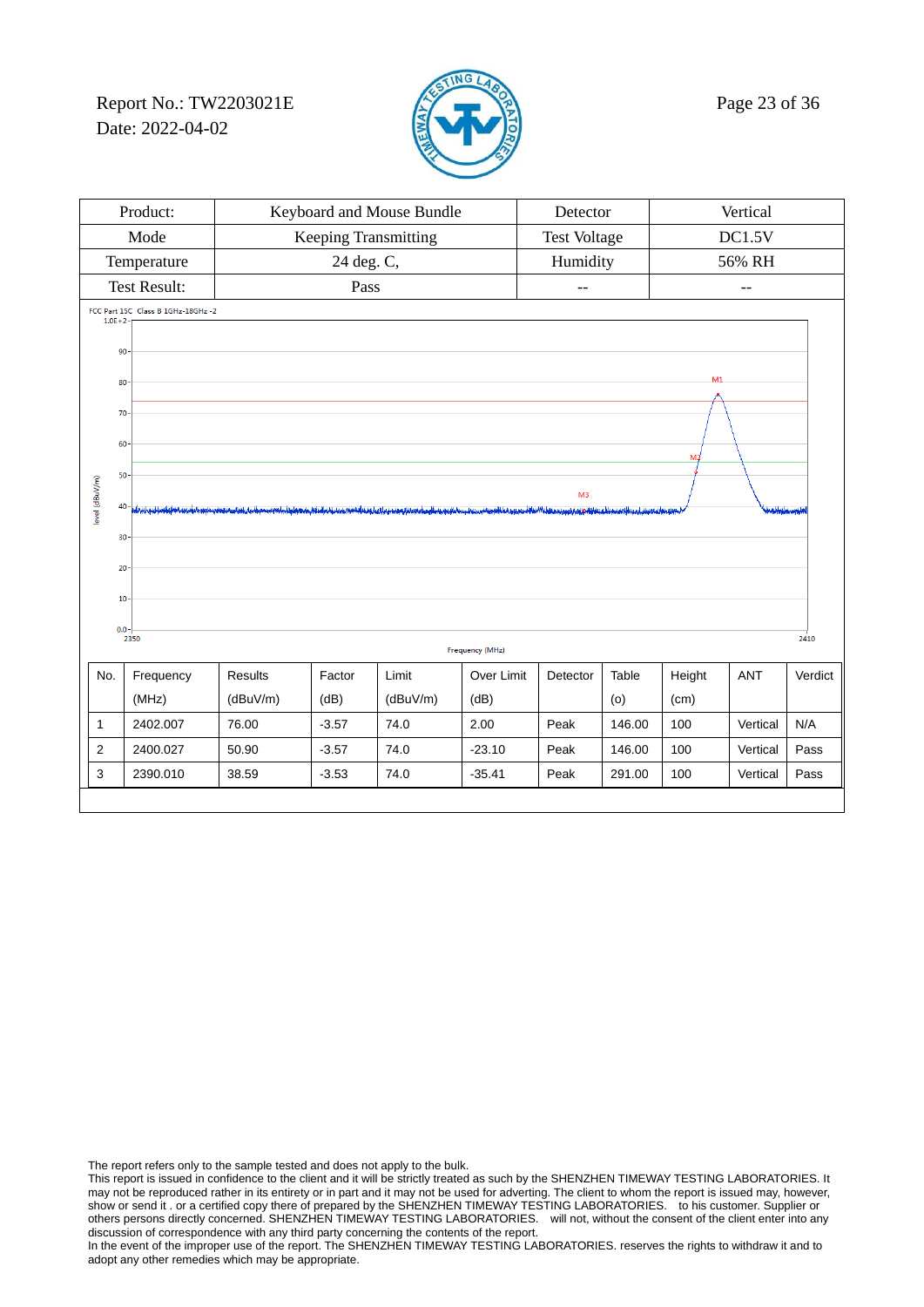Report No.: TW2203021E  $\sqrt{2}$  Page 24 of 36 Date: 2022-04-02



| Product:                                         |                                                         |                |                 | Keyboard and Mouse Bundle |                 | Polarity<br>Horizontal                                                                                                |                     |        |                                                                                                                             |         |
|--------------------------------------------------|---------------------------------------------------------|----------------|-----------------|---------------------------|-----------------|-----------------------------------------------------------------------------------------------------------------------|---------------------|--------|-----------------------------------------------------------------------------------------------------------------------------|---------|
|                                                  | Mode                                                    |                |                 | Keeping Transmitting      |                 |                                                                                                                       | <b>Test Voltage</b> |        | DC1.5V                                                                                                                      |         |
|                                                  | Temperature                                             |                |                 | 24 deg. C,                |                 |                                                                                                                       | Humidity            |        | 56% RH                                                                                                                      |         |
|                                                  | <b>Test Result:</b>                                     |                |                 | Pass                      |                 |                                                                                                                       | --                  |        | --                                                                                                                          |         |
| FCC Part 15C Class B 1GHz-18GHz -2<br>$1.0E + 2$ |                                                         |                |                 |                           |                 |                                                                                                                       |                     |        |                                                                                                                             |         |
|                                                  |                                                         |                |                 |                           |                 |                                                                                                                       |                     |        |                                                                                                                             |         |
| 90                                               |                                                         |                |                 |                           |                 |                                                                                                                       |                     |        |                                                                                                                             |         |
|                                                  | 80                                                      |                |                 |                           |                 |                                                                                                                       |                     |        |                                                                                                                             |         |
| 70                                               |                                                         |                |                 |                           |                 |                                                                                                                       |                     |        |                                                                                                                             |         |
| 60                                               |                                                         |                |                 |                           |                 |                                                                                                                       |                     |        |                                                                                                                             |         |
| 50                                               |                                                         |                |                 |                           |                 |                                                                                                                       |                     |        |                                                                                                                             |         |
| level (dBuV/m)                                   |                                                         |                |                 |                           |                 |                                                                                                                       |                     |        |                                                                                                                             |         |
|                                                  | 40<br>ودبالسربة باحتماله وبقناء بالمطلقة فرعيتا والمراد |                |                 |                           |                 | <u>يەس سەخ ئەرىسى ئەرەق ئەرەپ ئولۇپ ئورۇن ئورۇن ئورۇن ئورۇن ئورۇن ئورۇن ئورۇن ئورۇن ئورۇن ئورۇن ئورۇن ئورۇن ئورۇن</u> |                     |        | بالواقع المستقررة المستقرة المستقرة المستقرة المستقرة المستقرة المستقرة المستقرة المستقرة المستقرة المستقرة ال<br>المستقررة |         |
| 30                                               |                                                         |                |                 |                           |                 |                                                                                                                       |                     |        |                                                                                                                             |         |
| 20                                               |                                                         |                |                 |                           |                 |                                                                                                                       |                     |        |                                                                                                                             |         |
| 10                                               |                                                         |                |                 |                           |                 |                                                                                                                       |                     |        |                                                                                                                             |         |
| $0.0 -$                                          |                                                         |                |                 |                           |                 |                                                                                                                       |                     |        |                                                                                                                             |         |
|                                                  | 2470                                                    |                |                 | 2483.5                    | Frequency (MHz) |                                                                                                                       |                     |        |                                                                                                                             | 2500    |
| No.                                              | Frequency                                               | <b>Results</b> | Factor          | Limit                     | Over Limit      | Detector                                                                                                              | Table               | Height | <b>ANT</b>                                                                                                                  | Verdict |
|                                                  | (MHz)                                                   | (dBuV/m)       | (dB)            | (dBuV/m)                  | (dB)            |                                                                                                                       | (o)                 | (cm)   |                                                                                                                             |         |
| $\mathbf{1}$                                     | 2479.995                                                | 83.58          | $-3.57$         | 74.0                      | 9.58            | Peak                                                                                                                  | 234.00              | 100    | Horizontal                                                                                                                  | N/A     |
| 2                                                | 2483.444                                                | 49.58          | $-3.57$<br>74.0 |                           | $-24.42$        | Peak                                                                                                                  | 230.00              | 100    | Horizontal                                                                                                                  | Pass    |
|                                                  |                                                         |                |                 |                           |                 |                                                                                                                       |                     |        |                                                                                                                             |         |

The report refers only to the sample tested and does not apply to the bulk.

This report is issued in confidence to the client and it will be strictly treated as such by the SHENZHEN TIMEWAY TESTING LABORATORIES. It may not be reproduced rather in its entirety or in part and it may not be used for adverting. The client to whom the report is issued may, however, show or send it . or a certified copy there of prepared by the SHENZHEN TIMEWAY TESTING LABORATORIES. to his customer. Supplier or others persons directly concerned. SHENZHEN TIMEWAY TESTING LABORATORIES. will not, without the consent of the client enter into any discussion of correspondence with any third party concerning the contents of the report.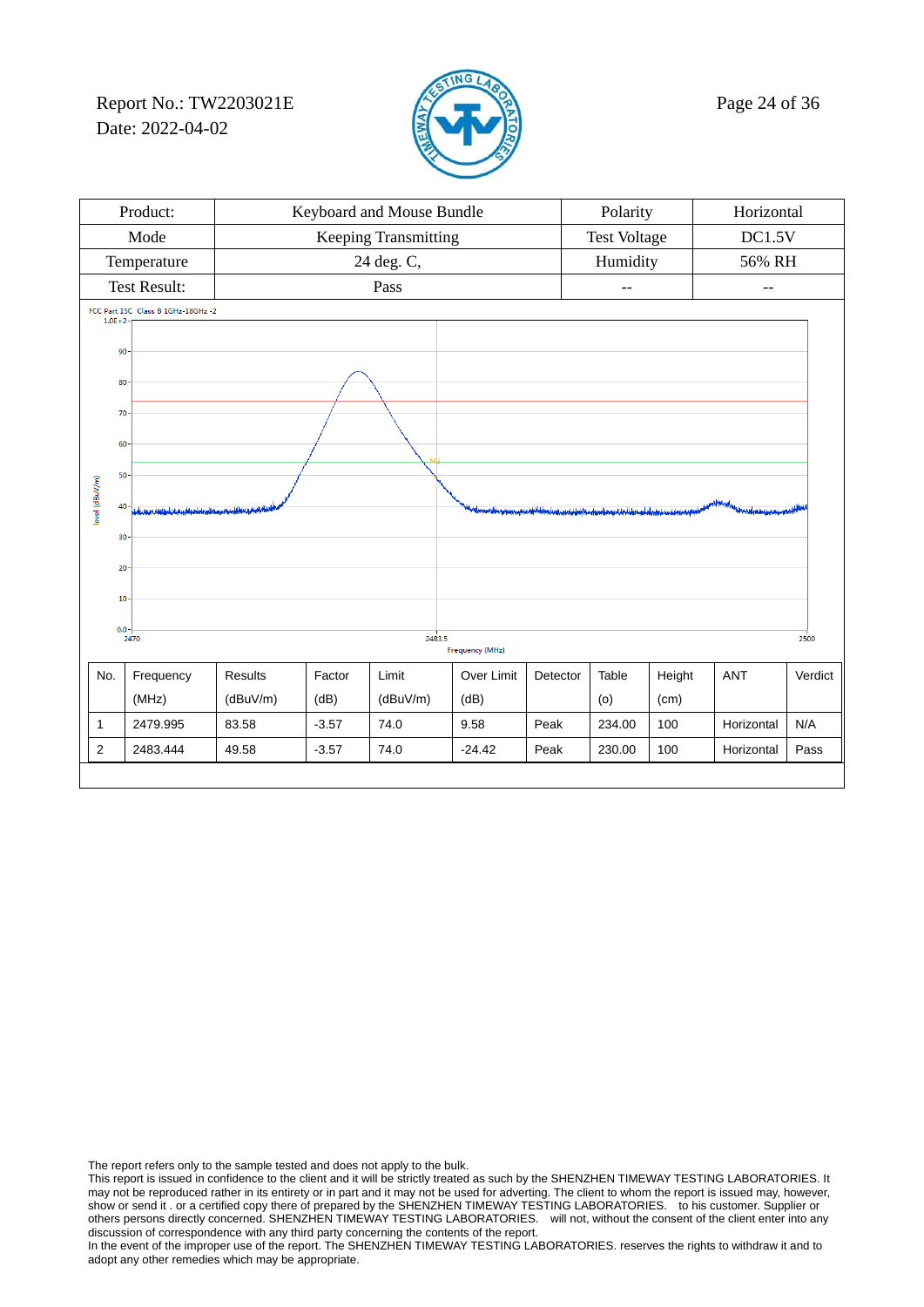Report No.: TW2203021E  $\mathbb{Z}$  Page 25 of 36 Date: 2022-04-02



|                | Product:                                                    | Keyboard and Mouse Bundle |                      | Detector           |                                                                                                                                   | Vertical            |        |        |            |         |
|----------------|-------------------------------------------------------------|---------------------------|----------------------|--------------------|-----------------------------------------------------------------------------------------------------------------------------------|---------------------|--------|--------|------------|---------|
|                | Mode                                                        |                           | Keeping Transmitting |                    |                                                                                                                                   | <b>Test Voltage</b> |        | DC1.5V |            |         |
|                | Temperature                                                 |                           |                      | Humidity<br>56% RH |                                                                                                                                   |                     |        |        |            |         |
|                | <b>Test Result:</b>                                         | Pass                      |                      |                    | $-1$                                                                                                                              |                     | $-$    |        |            |         |
|                | FCC Part 15C Class B 1GHz-18GHz -2<br>$1.0E + 2$            |                           |                      |                    |                                                                                                                                   |                     |        |        |            |         |
|                | 90                                                          |                           |                      |                    |                                                                                                                                   |                     |        |        |            |         |
|                |                                                             |                           |                      |                    |                                                                                                                                   |                     |        |        |            |         |
|                | 80                                                          |                           |                      |                    |                                                                                                                                   |                     |        |        |            |         |
|                | 70                                                          |                           |                      |                    |                                                                                                                                   |                     |        |        |            |         |
|                | 60                                                          |                           |                      |                    |                                                                                                                                   |                     |        |        |            |         |
|                | 50                                                          |                           |                      | M <sub>2</sub>     |                                                                                                                                   |                     |        |        |            |         |
| level (dBuV/m) | 40<br>ويبأره فقيفن ومعافر وفيل واقول فكالتعظيظ والويس يفرون |                           |                      |                    | المناقب والمناسب والمناقبة والأناثية المناقب المناسبة والمناسب القارب ويستمر فيناسبان والمناسب الملاحق المتعاوي والمناسب والمناقب |                     |        |        |            |         |
|                | 30                                                          |                           |                      |                    |                                                                                                                                   |                     |        |        |            |         |
|                |                                                             |                           |                      |                    |                                                                                                                                   |                     |        |        |            |         |
|                | 20                                                          |                           |                      |                    |                                                                                                                                   |                     |        |        |            |         |
|                | 10                                                          |                           |                      |                    |                                                                                                                                   |                     |        |        |            |         |
|                | $0.0 -$<br>2470                                             |                           |                      | 2483.5             |                                                                                                                                   |                     |        |        |            | 2500    |
|                | Frequency (MHz)                                             |                           |                      |                    |                                                                                                                                   |                     |        |        |            |         |
| No.            | Frequency                                                   | Results                   | Factor               | Limit              | Over Limit                                                                                                                        | Detector            | Table  | Height | <b>ANT</b> | Verdict |
|                | (MHz)                                                       | (dBuV/m)                  | (dB)                 | (dBuV/m)           | (dB)                                                                                                                              |                     | (0)    | (cm)   |            |         |
| $\mathbf{1}$   | 2480.032                                                    | 75.04                     | $-3.57$              | 74.0               | 1.04                                                                                                                              | Peak                | 1.00   | 100    | Vertical   | N/A     |
| $\overline{2}$ | 2483.504                                                    | 42.27<br>$-3.57$<br>74.0  |                      |                    | $-31.73$                                                                                                                          | Peak                | 360.00 | 100    | Vertical   | Pass    |

Note: 1. The PK emission level less than the AV limit. No necessary to record the AV emission level.

The report refers only to the sample tested and does not apply to the bulk.

This report is issued in confidence to the client and it will be strictly treated as such by the SHENZHEN TIMEWAY TESTING LABORATORIES. It may not be reproduced rather in its entirety or in part and it may not be used for adverting. The client to whom the report is issued may, however, show or send it . or a certified copy there of prepared by the SHENZHEN TIMEWAY TESTING LABORATORIES. to his customer. Supplier or others persons directly concerned. SHENZHEN TIMEWAY TESTING LABORATORIES. will not, without the consent of the client enter into any discussion of correspondence with any third party concerning the contents of the report.

In the event of the improper use of the report. The SHENZHEN TIMEWAY TESTING LABORATORIES. reserves the rights to withdraw it and to adopt any other remedies which may be appropriate.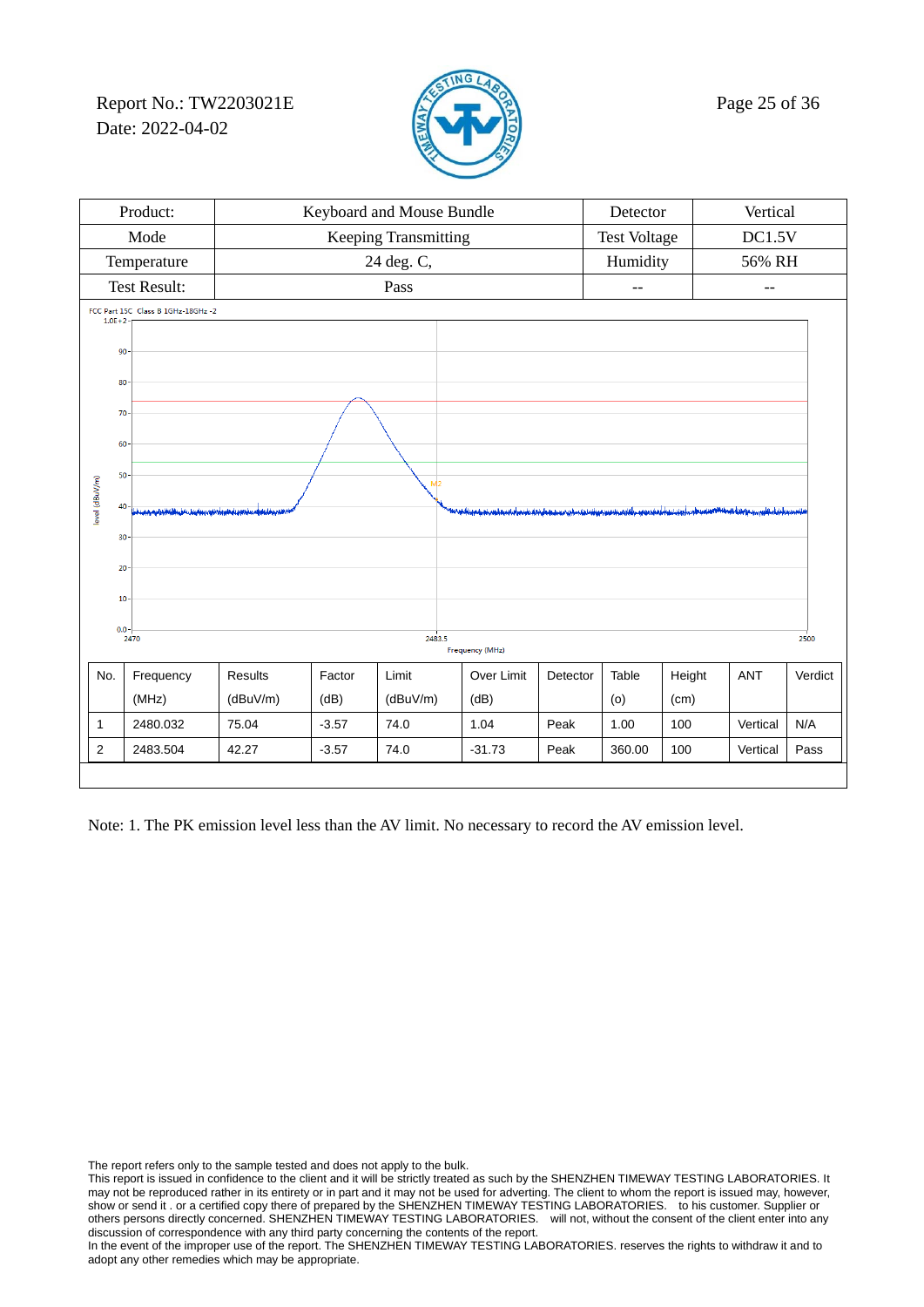Report No.: TW2203021E  $\mathbb{R}$  Page 26 of 36 Date: 2022-04-02



### **8.0 Antenna Requirement**

### **Applicable Standard**

An intentional radiator shall be designed to ensure that no antenna other than that furnished by the responsible party shall be used with the device. The use of a permanently attached antenna or of an antenna that uses a unique coupling to the intentional radiator shall be considered sufficient to comply with the provisions of this section.

This product has a PCB antenna. The antenna gain is -1.52dBi Max. It fulfills the requirement of this section. Test Result: Pass

The report refers only to the sample tested and does not apply to the bulk.

This report is issued in confidence to the client and it will be strictly treated as such by the SHENZHEN TIMEWAY TESTING LABORATORIES. It may not be reproduced rather in its entirety or in part and it may not be used for adverting. The client to whom the report is issued may, however, show or send it . or a certified copy there of prepared by the SHENZHEN TIMEWAY TESTING LABORATORIES. to his customer. Supplier or others persons directly concerned. SHENZHEN TIMEWAY TESTING LABORATORIES. will not, without the consent of the client enter into any discussion of correspondence with any third party concerning the contents of the report.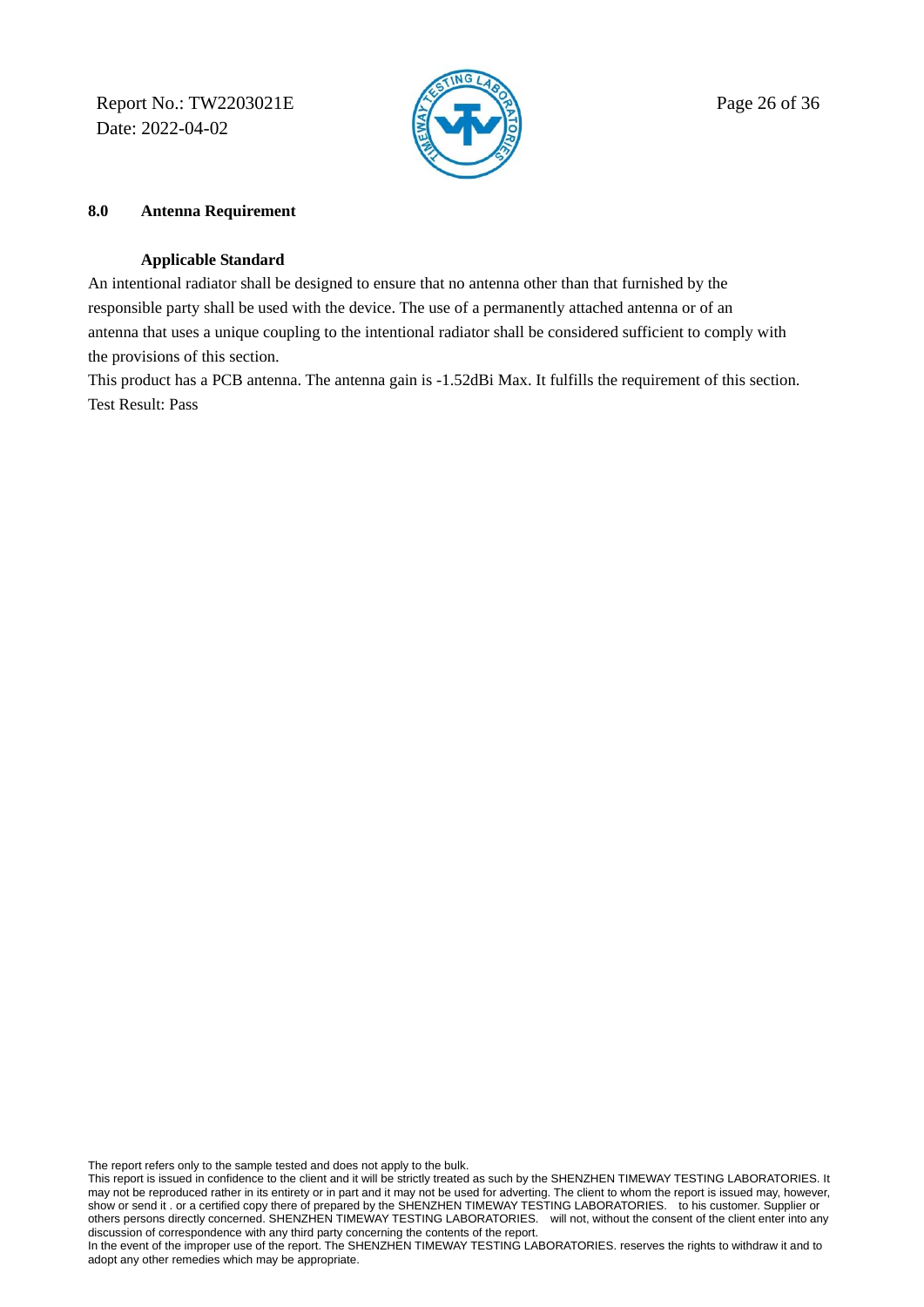Report No.: TW2203021E  $\mathbb{Z}$  Page 27 of 36 Date: 2022-04-02



| 9.0 20dB Bandwidth Measurement    |                                            |  |                           |                      |              |  |            |                     |      |                   |         |     |           |
|-----------------------------------|--------------------------------------------|--|---------------------------|----------------------|--------------|--|------------|---------------------|------|-------------------|---------|-----|-----------|
| Product:                          |                                            |  | Keyboard and Mouse Bundle |                      |              |  |            | Test Mode:          |      | Keep transmitting |         |     |           |
| Mode                              |                                            |  |                           | Keeping Transmitting |              |  |            | <b>Test Voltage</b> |      | DC1.5V            |         |     |           |
| Temperature<br>24 deg. C,         |                                            |  |                           |                      |              |  | Humidity   |                     |      | 56% RH            |         |     |           |
| <b>Test Result:</b>               |                                            |  |                           | Pass                 |              |  | Detector   |                     |      | PK                |         |     |           |
| 20dB Bandwidth                    |                                            |  |                           | 2.164MHz             |              |  |            |                     |      |                   |         |     |           |
|                                   |                                            |  | Marker 1 [T1]             |                      |              |  | <b>RBW</b> | 100 kHz             |      | RF Att            | 20 dB   |     |           |
|                                   | Ref Lvl                                    |  |                           |                      | $-22.42$ dBm |  | VBW        | 300 kHz             |      |                   |         |     |           |
|                                   | 10 dBm                                     |  |                           | 2.40094289 GHz       |              |  | SWT        | $5$ ms              |      | Unit              |         | dBm |           |
| 10 <sub>1</sub>                   |                                            |  |                           |                      |              |  |            | V                   | [T1] |                   | 42      | dBt |           |
|                                   |                                            |  |                           |                      |              |  |            |                     |      | 2.40094           | 289     | GHz | ${\bf A}$ |
| 0                                 |                                            |  |                           |                      |              |  |            |                     | [T1] |                   |         | dB  |           |
|                                   |                                            |  |                           |                      |              |  |            |                     |      | 2.40202           | 505     | GHz |           |
| $-10$                             |                                            |  |                           |                      |              |  |            |                     | [T1] |                   | 15      | dB  |           |
|                                   |                                            |  |                           |                      |              |  |            |                     |      | 2.16432           | 866 MHz |     |           |
| $-20$                             |                                            |  |                           |                      |              |  |            |                     |      |                   |         |     |           |
|                                   | $\frac{1}{1}$ D1 -22.72 dBm                |  |                           |                      |              |  |            |                     |      |                   |         |     | 1MA       |
| $-30$                             |                                            |  |                           |                      |              |  |            |                     |      |                   |         |     |           |
|                                   |                                            |  |                           |                      |              |  |            |                     |      |                   |         |     |           |
|                                   |                                            |  |                           |                      |              |  |            |                     |      |                   |         |     |           |
| $-40$                             |                                            |  |                           |                      |              |  |            |                     |      |                   |         |     |           |
|                                   |                                            |  |                           |                      |              |  |            |                     |      |                   |         |     |           |
| $-50$                             |                                            |  |                           |                      |              |  |            |                     |      |                   |         |     |           |
|                                   |                                            |  |                           |                      |              |  |            |                     |      |                   |         |     |           |
| $-60$                             |                                            |  |                           |                      |              |  |            |                     |      |                   |         |     |           |
|                                   |                                            |  |                           |                      |              |  |            |                     |      |                   |         |     |           |
| $-70$                             |                                            |  |                           |                      |              |  |            |                     |      |                   |         |     |           |
|                                   |                                            |  |                           |                      |              |  |            |                     |      |                   |         |     |           |
|                                   |                                            |  |                           |                      |              |  |            |                     |      |                   |         |     |           |
| $-80$                             |                                            |  |                           |                      |              |  |            |                     |      |                   |         |     |           |
|                                   |                                            |  |                           |                      |              |  |            |                     |      |                   |         |     |           |
| $-90$                             |                                            |  |                           |                      |              |  |            |                     |      |                   |         |     |           |
|                                   | Center 2.402 GHz<br>500 kHz/<br>Span 5 MHz |  |                           |                      |              |  |            |                     |      |                   |         |     |           |
| 28. MAR. 2022 14: 29: 10<br>Date: |                                            |  |                           |                      |              |  |            |                     |      |                   |         |     |           |

The report refers only to the sample tested and does not apply to the bulk.

This report is issued in confidence to the client and it will be strictly treated as such by the SHENZHEN TIMEWAY TESTING LABORATORIES. It may not be reproduced rather in its entirety or in part and it may not be used for adverting. The client to whom the report is issued may, however, show or send it . or a certified copy there of prepared by the SHENZHEN TIMEWAY TESTING LABORATORIES. to his customer. Supplier or others persons directly concerned. SHENZHEN TIMEWAY TESTING LABORATORIES. will not, without the consent of the client enter into any discussion of correspondence with any third party concerning the contents of the report.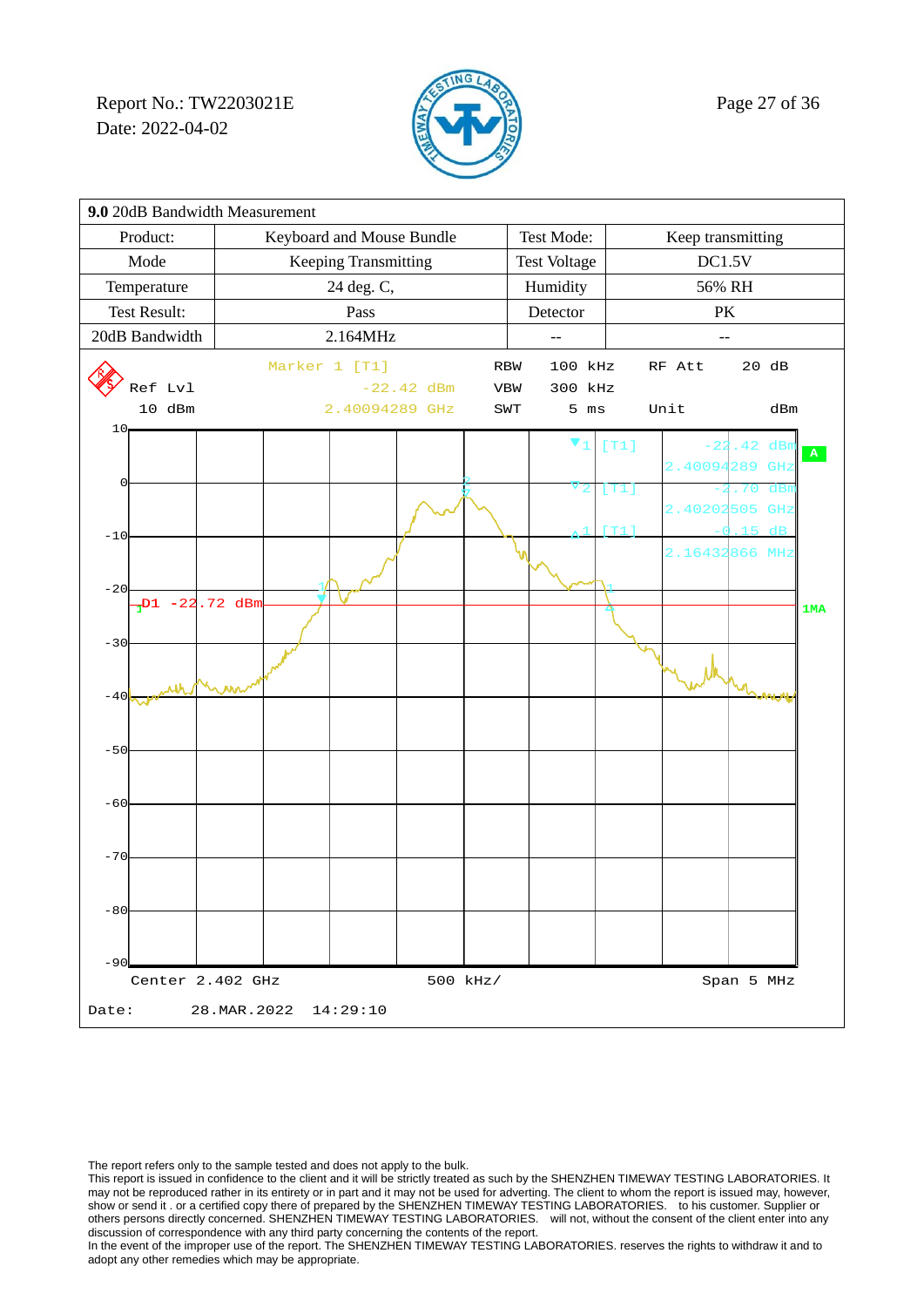Report No.: TW2203021E  $\sqrt{2}$  Page 28 of 36 Date: 2022-04-02



| Product:                                      | Keyboard and Mouse Bundle | Test Mode:             | Keep transmitting          |
|-----------------------------------------------|---------------------------|------------------------|----------------------------|
| Mode                                          | Keeping Transmitting      | <b>Test Voltage</b>    | DC1.5V                     |
| Temperature                                   | 24 deg. C,                | Humidity               | 56% RH                     |
| Test Result:                                  | Pass                      | Detector               | PK                         |
| 20dB Bandwidth                                | 2.174MHz                  | $-$                    | --                         |
|                                               | Delta 1 [T1]              | 100 kHz<br><b>RBW</b>  | 20 dB<br>RF Att            |
| Ref Lvl                                       | 0.75 dB                   | 300 kHz<br>VBW         |                            |
| 10 dBm<br>10                                  | 2.17434870 MHz            | $5$ ms<br>SWT          | Unit<br>dBm                |
|                                               |                           | $\blacktriangledown_1$ | [T1]<br>71<br>$\mathbf{A}$ |
|                                               |                           |                        | 2.4389<br>287<br>GHz       |
| 0                                             |                           | A                      | [T1]<br>dF                 |
|                                               |                           | $\Delta$               | 2.1743<br>870<br>MH:       |
| $-10$                                         |                           |                        | $2.44001$ 503 GHz          |
|                                               |                           |                        |                            |
| $-20$<br>.32 dBm<br>-21<br>-D1<br><b>1MAX</b> |                           |                        | 1MA                        |
|                                               |                           |                        |                            |
| $-30$                                         |                           |                        |                            |
| <b>MANTH</b>                                  |                           |                        | n Awrle                    |
| $-40$                                         |                           |                        |                            |
|                                               |                           |                        |                            |
| $-50$                                         |                           |                        |                            |
|                                               |                           |                        |                            |
| $-60$                                         |                           |                        |                            |
|                                               |                           |                        |                            |
| $-70$                                         |                           |                        |                            |
|                                               |                           |                        |                            |
| $-80$                                         |                           |                        |                            |
|                                               |                           |                        |                            |
| $-90$                                         |                           |                        |                            |
| Center 2.44 GHz                               | 500 kHz/                  |                        | Span 5 MHz                 |
| Date:                                         | 28. MAR. 2022<br>14:35:56 |                        |                            |

The report refers only to the sample tested and does not apply to the bulk.

This report is issued in confidence to the client and it will be strictly treated as such by the SHENZHEN TIMEWAY TESTING LABORATORIES. It may not be reproduced rather in its entirety or in part and it may not be used for adverting. The client to whom the report is issued may, however, show or send it . or a certified copy there of prepared by the SHENZHEN TIMEWAY TESTING LABORATORIES. to his customer. Supplier or others persons directly concerned. SHENZHEN TIMEWAY TESTING LABORATORIES. will not, without the consent of the client enter into any discussion of correspondence with any third party concerning the contents of the report.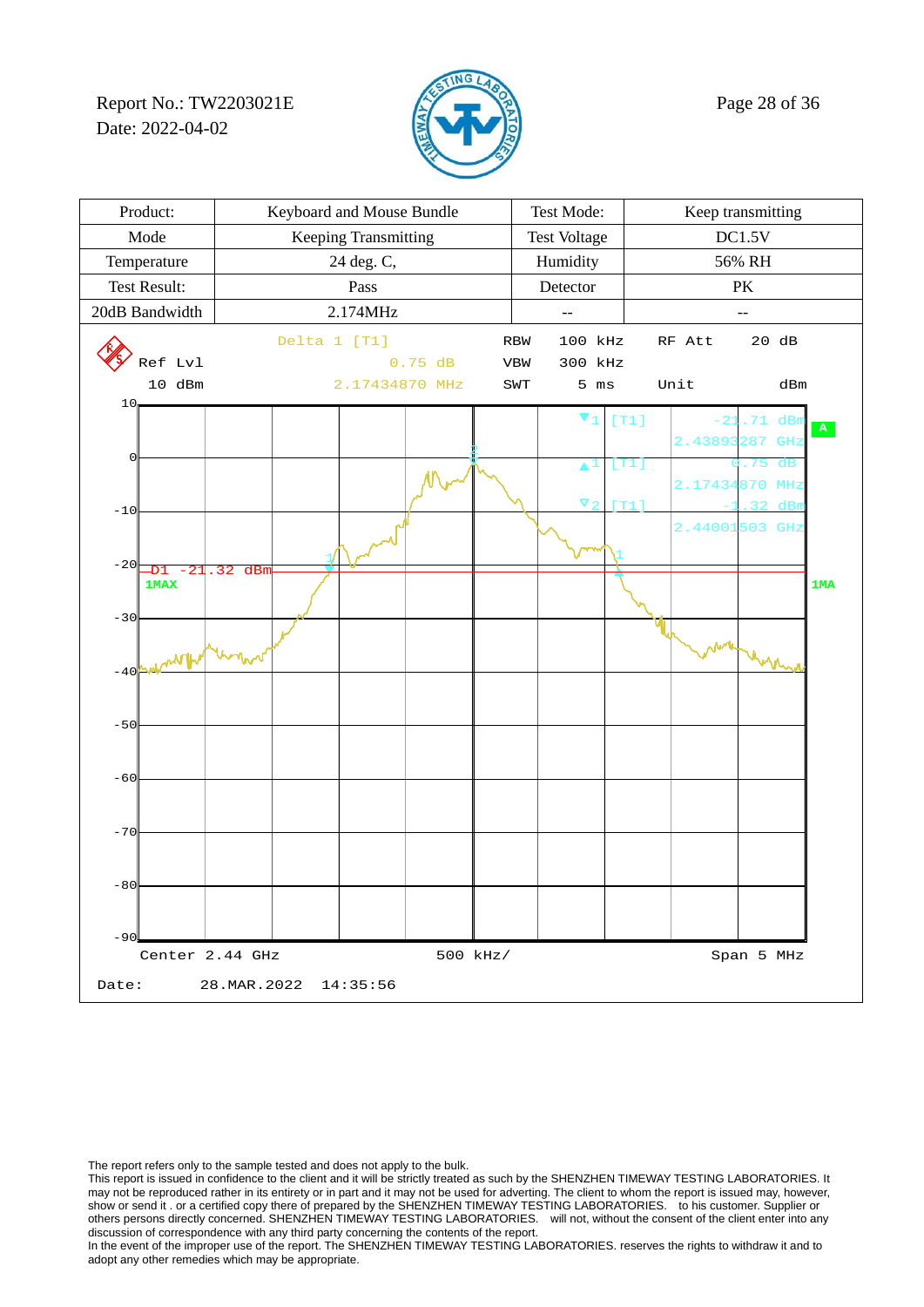Report No.: TW2203021E  $\mathbb{Z}$  Page 29 of 36 Date: 2022-04-02



| Product:                          | Keyboard and Mouse Bundle |                | Test Mode:          |                | Keep transmitting |      |            |                                                  |           |
|-----------------------------------|---------------------------|----------------|---------------------|----------------|-------------------|------|------------|--------------------------------------------------|-----------|
| Mode                              | Keeping Transmitting      |                | <b>Test Voltage</b> |                | DC1.5V            |      |            |                                                  |           |
| Temperature                       | 24 deg. C,                |                | Humidity            |                | 56% RH            |      |            |                                                  |           |
| <b>Test Result:</b>               |                           | Pass           |                     |                | Detector          |      | PK         |                                                  |           |
| 20dB Bandwidth                    | 2.204MHz                  |                | $-$                 |                | --                |      |            |                                                  |           |
|                                   | Delta 1 [T1]              |                |                     | <b>RBW</b>     | 100 kHz           |      | RF Att     | 20 dB                                            |           |
| Ref Lvl                           | $1.20$ dB                 |                |                     | <b>VBW</b>     | 300 kHz           |      |            |                                                  |           |
| 10 dBm<br>10                      |                           | 2.20440882 MHz |                     | $\texttt{SWT}$ | $5$ ms            |      | Unit       | dBm                                              |           |
|                                   |                           |                |                     |                | V                 | [T1] |            | 62<br>dBr                                        | ${\bf A}$ |
| 0                                 |                           |                |                     |                |                   |      | 2.47890    | 281<br>GHz                                       |           |
|                                   |                           |                |                     |                |                   | [T1] |            | 20<br>dB                                         |           |
|                                   |                           |                |                     |                | $\nabla \cdot$    | m1   | 2.20440    | 882<br>MH <sub>2</sub><br>$\overline{2}$ 1<br>dB |           |
| $-10$                             |                           |                |                     |                |                   |      | 2.48001503 | GHz                                              |           |
|                                   |                           |                |                     |                |                   |      |            |                                                  |           |
| $-20$<br>-D1<br>21<br><b>1MAX</b> | dBn<br>. 31               |                |                     |                |                   |      |            |                                                  | 1MA       |
|                                   |                           |                |                     |                |                   |      |            |                                                  |           |
| $-30$                             |                           |                |                     |                |                   |      |            |                                                  |           |
|                                   |                           |                |                     |                |                   |      |            | mmy                                              |           |
| $-40$                             |                           |                |                     |                |                   |      |            |                                                  |           |
|                                   |                           |                |                     |                |                   |      |            |                                                  |           |
| $-50$                             |                           |                |                     |                |                   |      |            |                                                  |           |
|                                   |                           |                |                     |                |                   |      |            |                                                  |           |
| $-60$                             |                           |                |                     |                |                   |      |            |                                                  |           |
|                                   |                           |                |                     |                |                   |      |            |                                                  |           |
| $-70$                             |                           |                |                     |                |                   |      |            |                                                  |           |
|                                   |                           |                |                     |                |                   |      |            |                                                  |           |
| $-80$                             |                           |                |                     |                |                   |      |            |                                                  |           |
|                                   |                           |                |                     |                |                   |      |            |                                                  |           |
| $-90$                             |                           |                |                     |                |                   |      |            |                                                  |           |
| Center 2.48 GHz                   |                           |                | 500 kHz/            |                |                   |      |            | Span 5 MHz                                       |           |
| Date:                             | 28.MAR.2022               | 14:52:41       |                     |                |                   |      |            |                                                  |           |

The report refers only to the sample tested and does not apply to the bulk.

This report is issued in confidence to the client and it will be strictly treated as such by the SHENZHEN TIMEWAY TESTING LABORATORIES. It may not be reproduced rather in its entirety or in part and it may not be used for adverting. The client to whom the report is issued may, however, show or send it . or a certified copy there of prepared by the SHENZHEN TIMEWAY TESTING LABORATORIES. to his customer. Supplier or others persons directly concerned. SHENZHEN TIMEWAY TESTING LABORATORIES. will not, without the consent of the client enter into any discussion of correspondence with any third party concerning the contents of the report.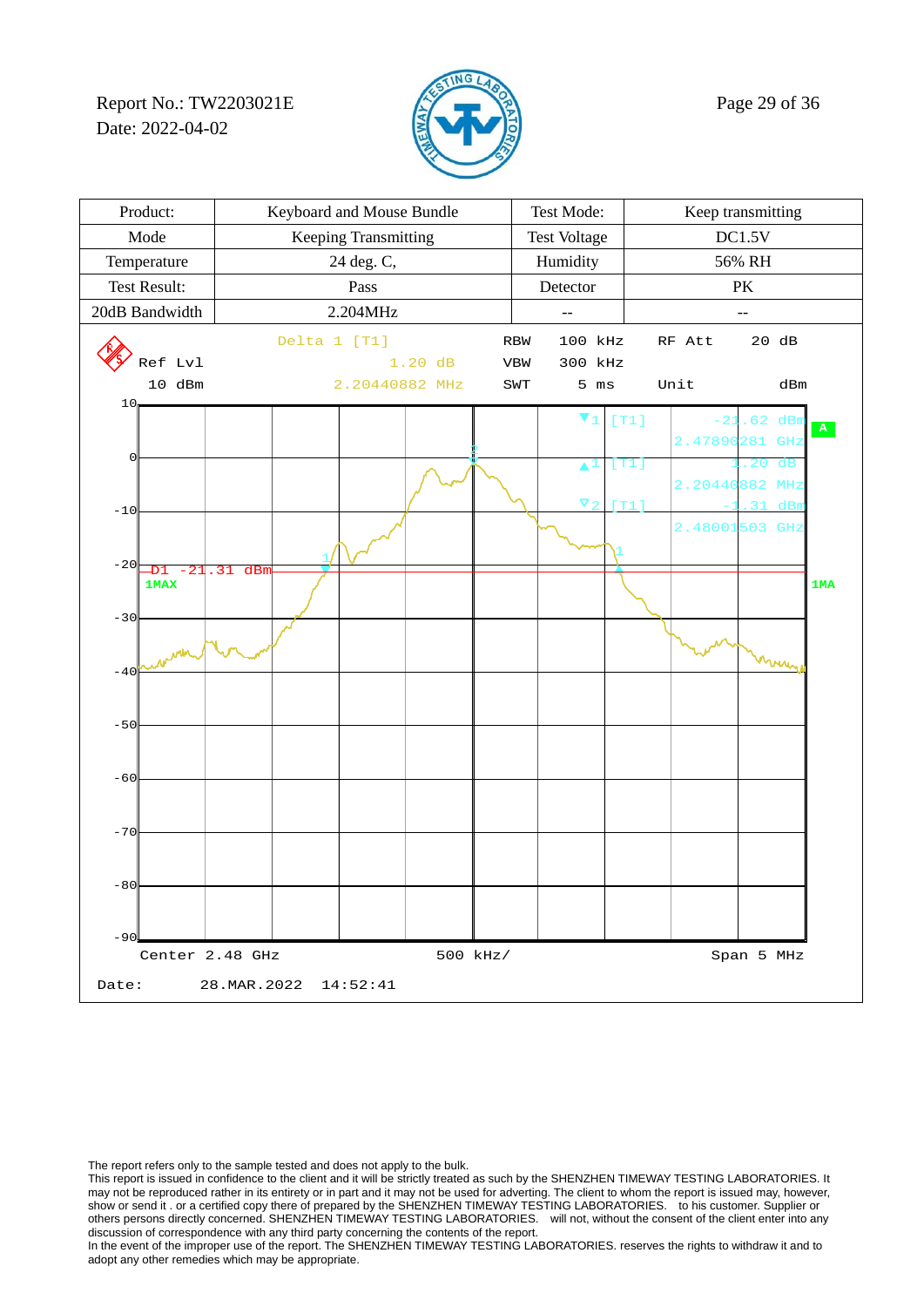Report No.: TW2203021E  $\sqrt{2}$  Page 30 of 36 Date: 2022-04-02



### **10.0 FCC ID Label**

### **FCC ID: ZJEST-SKB636**

 The label must not be a stick-on paper label. The label on these products must be permanently affixed to the product and readily visible at the time of purchase and must last the expected lifetime of the equipment not be readily detachable.

### **Mark Location:**



The report refers only to the sample tested and does not apply to the bulk.

This report is issued in confidence to the client and it will be strictly treated as such by the SHENZHEN TIMEWAY TESTING LABORATORIES. It may not be reproduced rather in its entirety or in part and it may not be used for adverting. The client to whom the report is issued may, however, show or send it . or a certified copy there of prepared by the SHENZHEN TIMEWAY TESTING LABORATORIES. to his customer. Supplier or others persons directly concerned. SHENZHEN TIMEWAY TESTING LABORATORIES. will not, without the consent of the client enter into any discussion of correspondence with any third party concerning the contents of the report.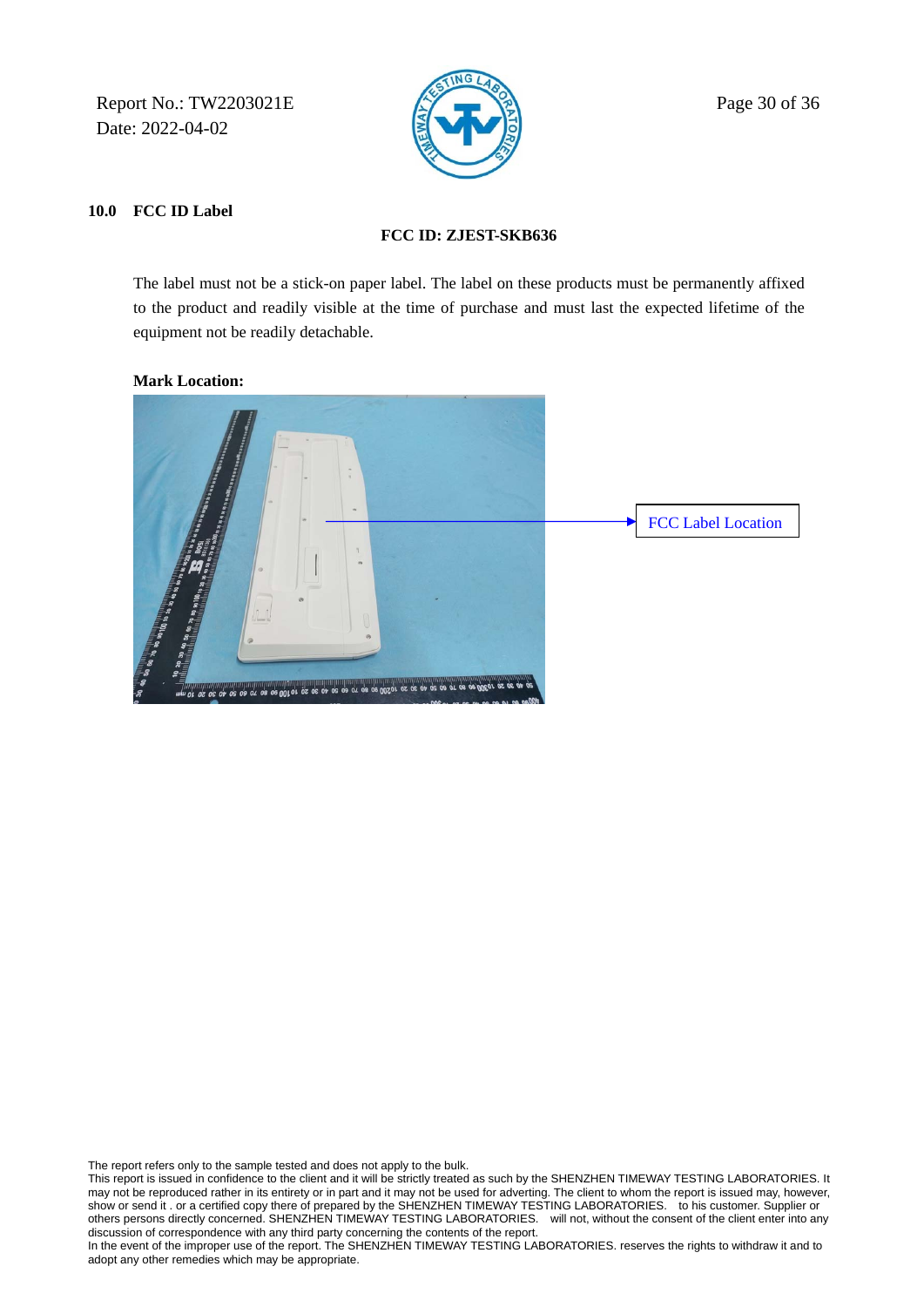Report No.: TW2203021E  $\mathbb{Z}$  Page 31 of 36 Date: 2022-04-02



- **11.0** Photo of testing
- 11.1 Conducted test View—N/A Radiated emission test view



The report refers only to the sample tested and does not apply to the bulk.

This report is issued in confidence to the client and it will be strictly treated as such by the SHENZHEN TIMEWAY TESTING LABORATORIES. It may not be reproduced rather in its entirety or in part and it may not be used for adverting. The client to whom the report is issued may, however, show or send it . or a certified copy there of prepared by the SHENZHEN TIMEWAY TESTING LABORATORIES. to his customer. Supplier or others persons directly concerned. SHENZHEN TIMEWAY TESTING LABORATORIES. will not, without the consent of the client enter into any discussion of correspondence with any third party concerning the contents of the report.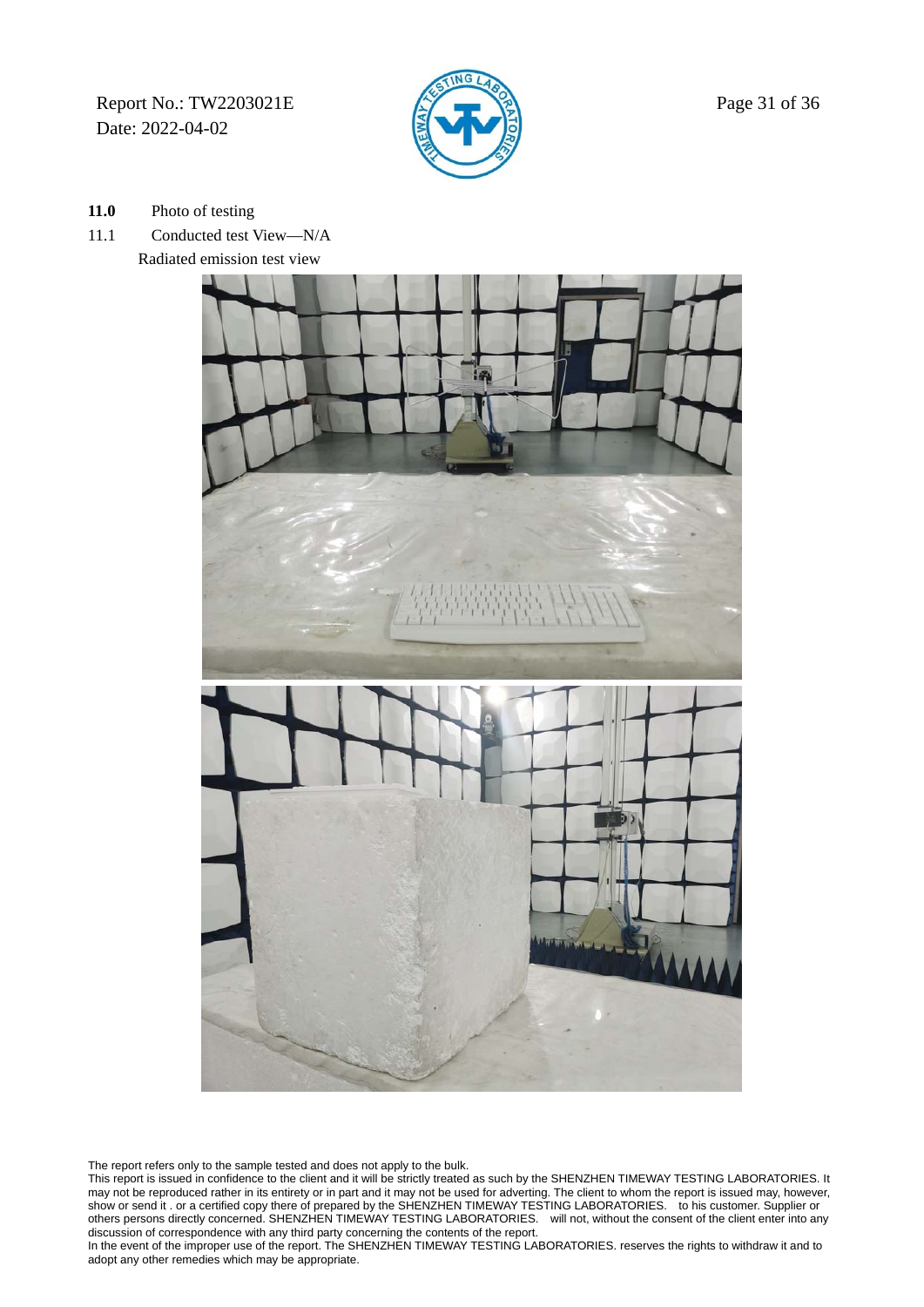Report No.: TW2203021E  $\sqrt{2}$  Page 32 of 36 Date: 2022-04-02



#### 11.2 Photographs – EUT

Outside View



The report refers only to the sample tested and does not apply to the bulk.

This report is issued in confidence to the client and it will be strictly treated as such by the SHENZHEN TIMEWAY TESTING LABORATORIES. It may not be reproduced rather in its entirety or in part and it may not be used for adverting. The client to whom the report is issued may, however, show or send it . or a certified copy there of prepared by the SHENZHEN TIMEWAY TESTING LABORATORIES. to his customer. Supplier or others persons directly concerned. SHENZHEN TIMEWAY TESTING LABORATORIES. will not, without the consent of the client enter into any discussion of correspondence with any third party concerning the contents of the report.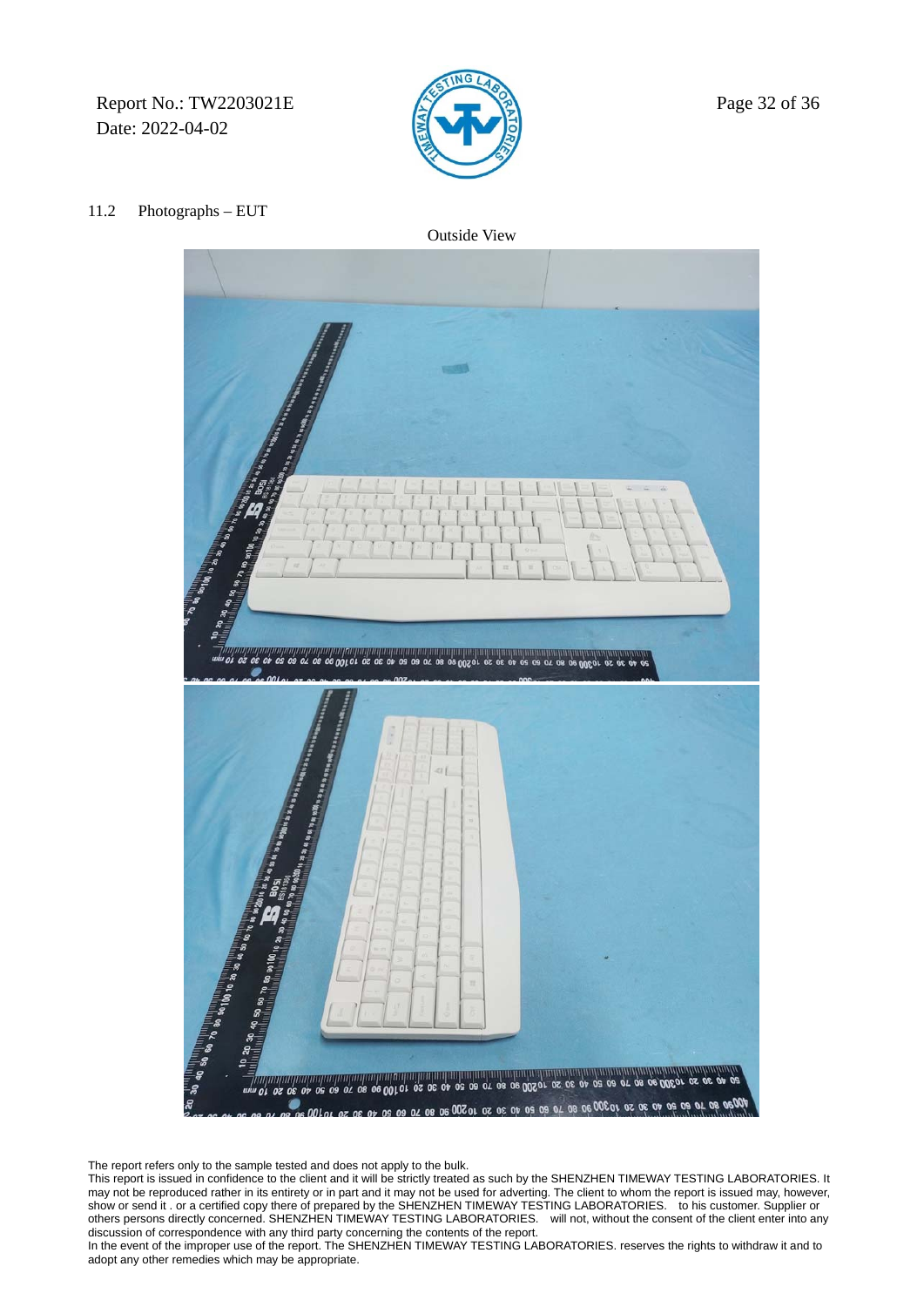Report No.: TW2203021E  $\mathbb{Z}$  Page 33 of 36 Date: 2022-04-02



Outside View



The report refers only to the sample tested and does not apply to the bulk.

This report is issued in confidence to the client and it will be strictly treated as such by the SHENZHEN TIMEWAY TESTING LABORATORIES. It may not be reproduced rather in its entirety or in part and it may not be used for adverting. The client to whom the report is issued may, however, show or send it . or a certified copy there of prepared by the SHENZHEN TIMEWAY TESTING LABORATORIES. to his customer. Supplier or others persons directly concerned. SHENZHEN TIMEWAY TESTING LABORATORIES. will not, without the consent of the client enter into any discussion of correspondence with any third party concerning the contents of the report.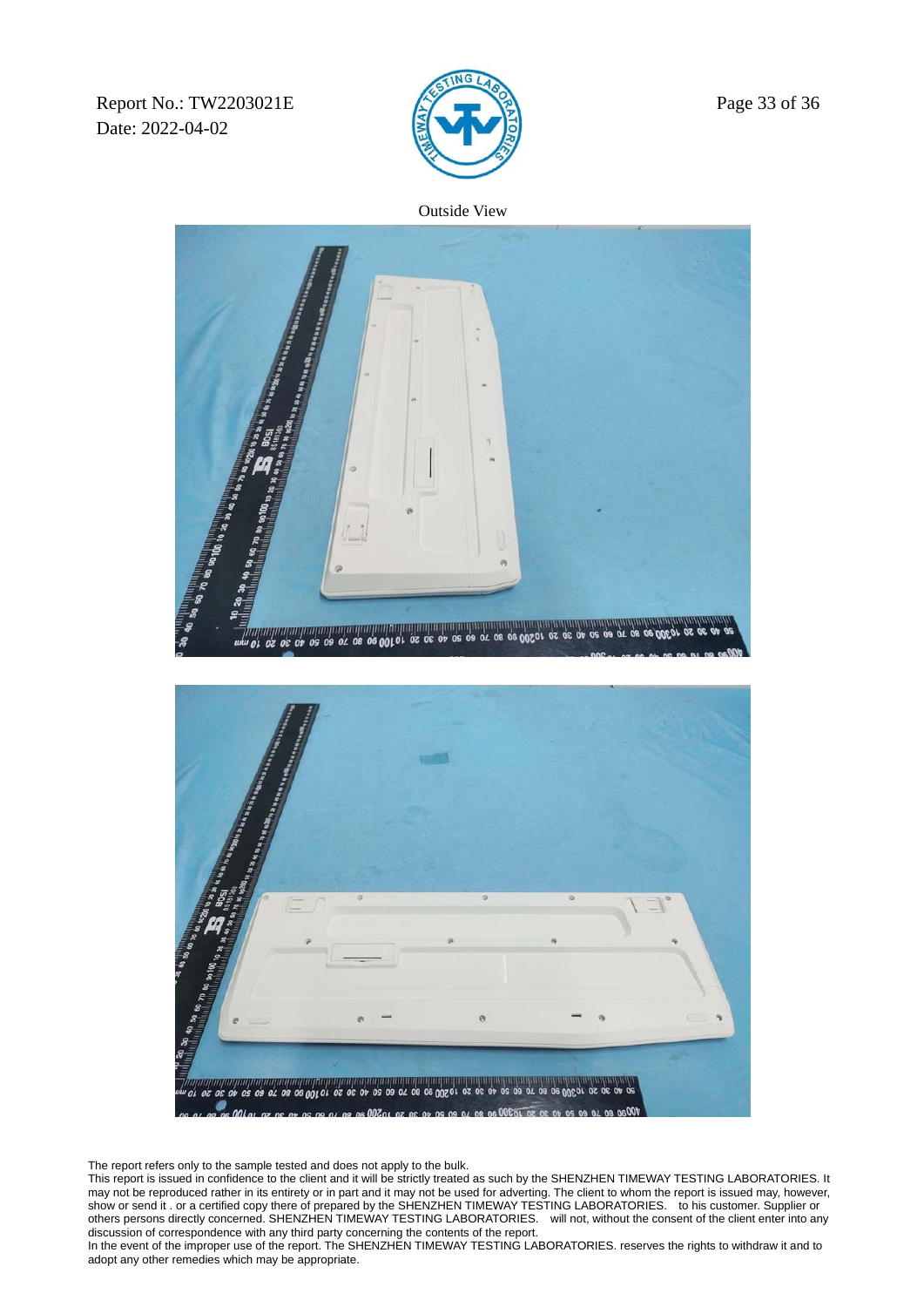Report No.: TW2203021E  $\sqrt{2}$  Page 34 of 36 Date: 2022-04-02



Outside View



The report refers only to the sample tested and does not apply to the bulk.

This report is issued in confidence to the client and it will be strictly treated as such by the SHENZHEN TIMEWAY TESTING LABORATORIES. It may not be reproduced rather in its entirety or in part and it may not be used for adverting. The client to whom the report is issued may, however, show or send it . or a certified copy there of prepared by the SHENZHEN TIMEWAY TESTING LABORATORIES. to his customer. Supplier or others persons directly concerned. SHENZHEN TIMEWAY TESTING LABORATORIES. will not, without the consent of the client enter into any discussion of correspondence with any third party concerning the contents of the report.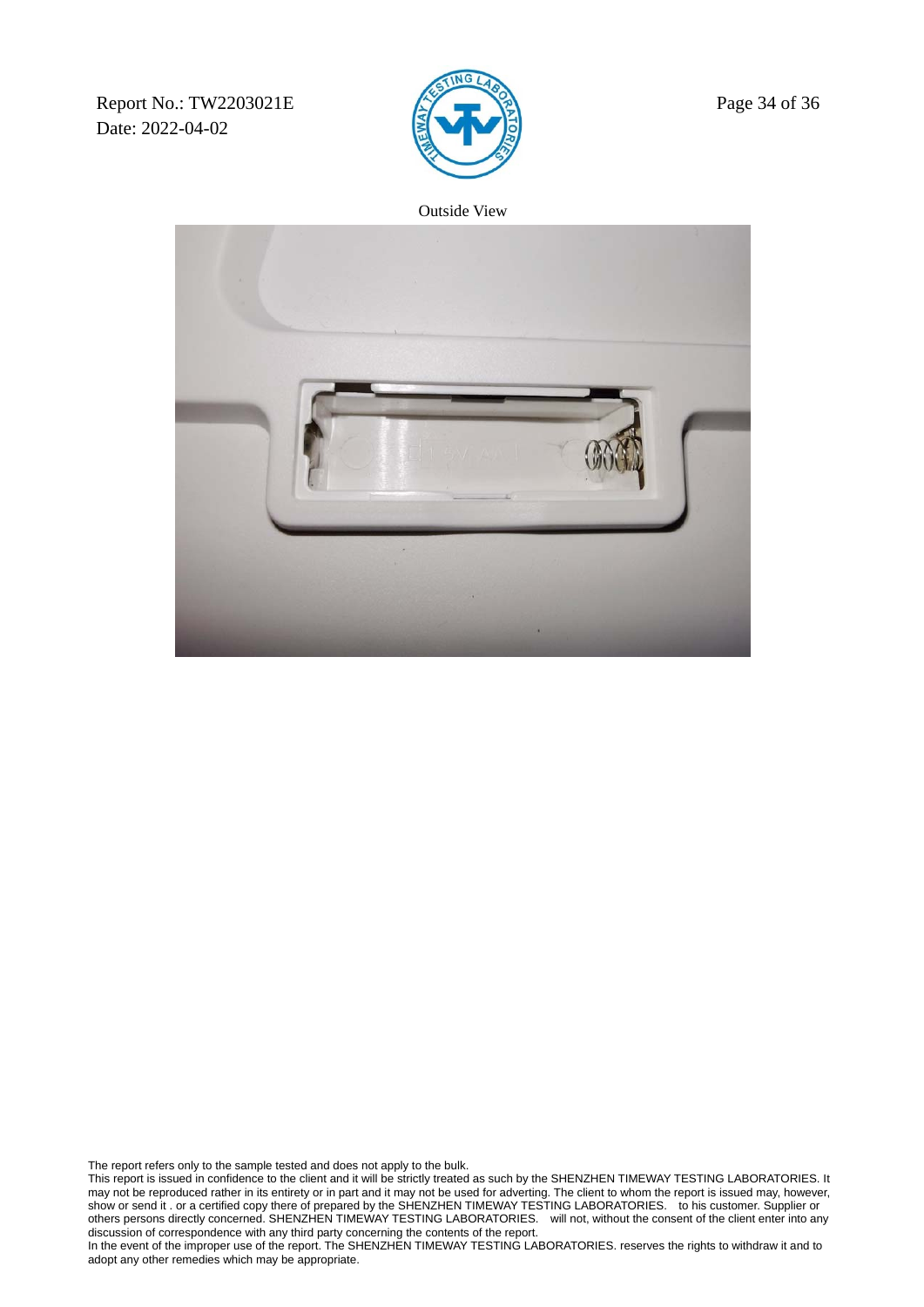Report No.: TW2203021E  $\sqrt{2}$  Page 35 of 36 Date: 2022-04-02



Inside view



The report refers only to the sample tested and does not apply to the bulk.

This report is issued in confidence to the client and it will be strictly treated as such by the SHENZHEN TIMEWAY TESTING LABORATORIES. It may not be reproduced rather in its entirety or in part and it may not be used for adverting. The client to whom the report is issued may, however, show or send it . or a certified copy there of prepared by the SHENZHEN TIMEWAY TESTING LABORATORIES. to his customer. Supplier or others persons directly concerned. SHENZHEN TIMEWAY TESTING LABORATORIES. will not, without the consent of the client enter into any discussion of correspondence with any third party concerning the contents of the report.